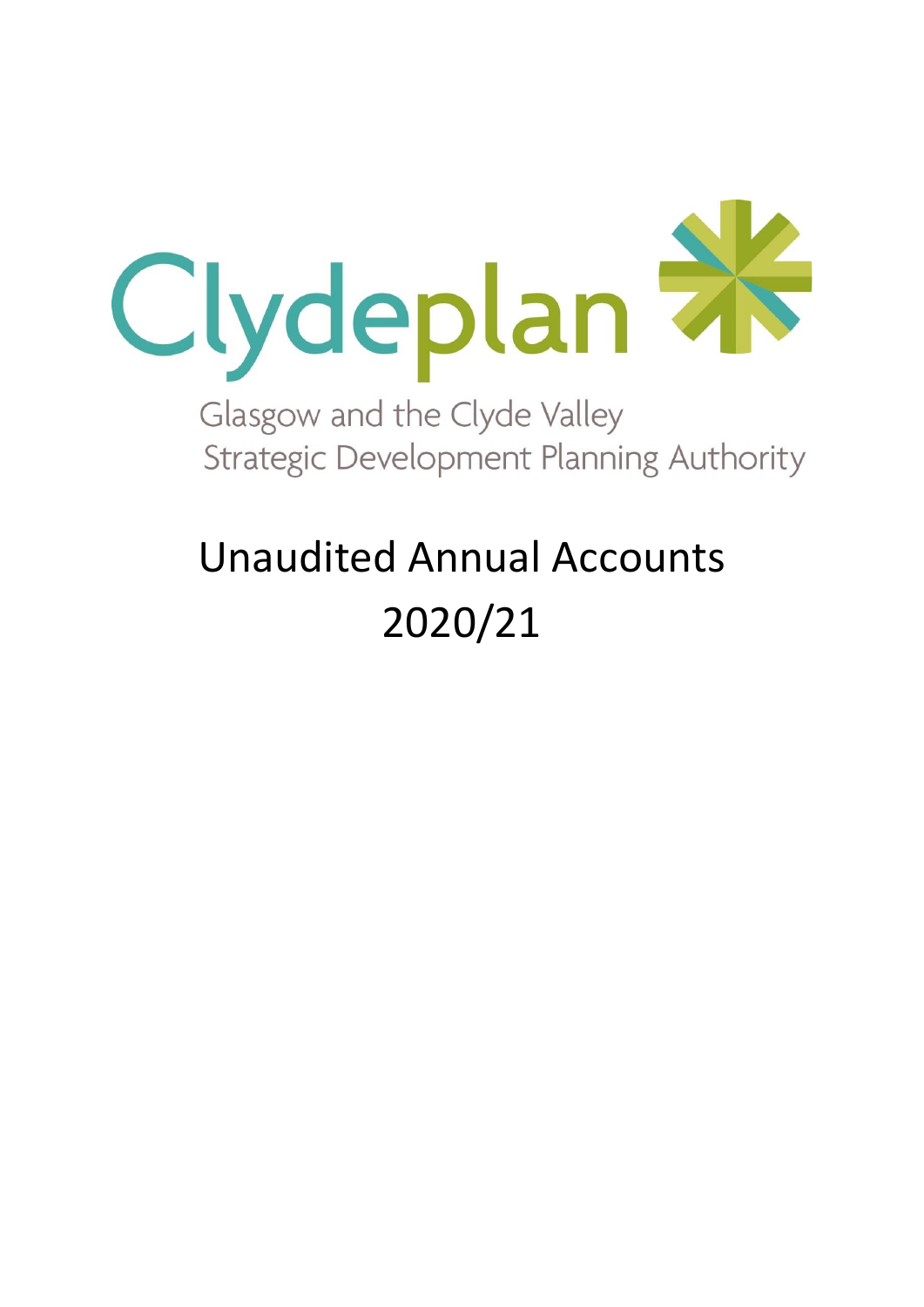

#### **CONTENTS**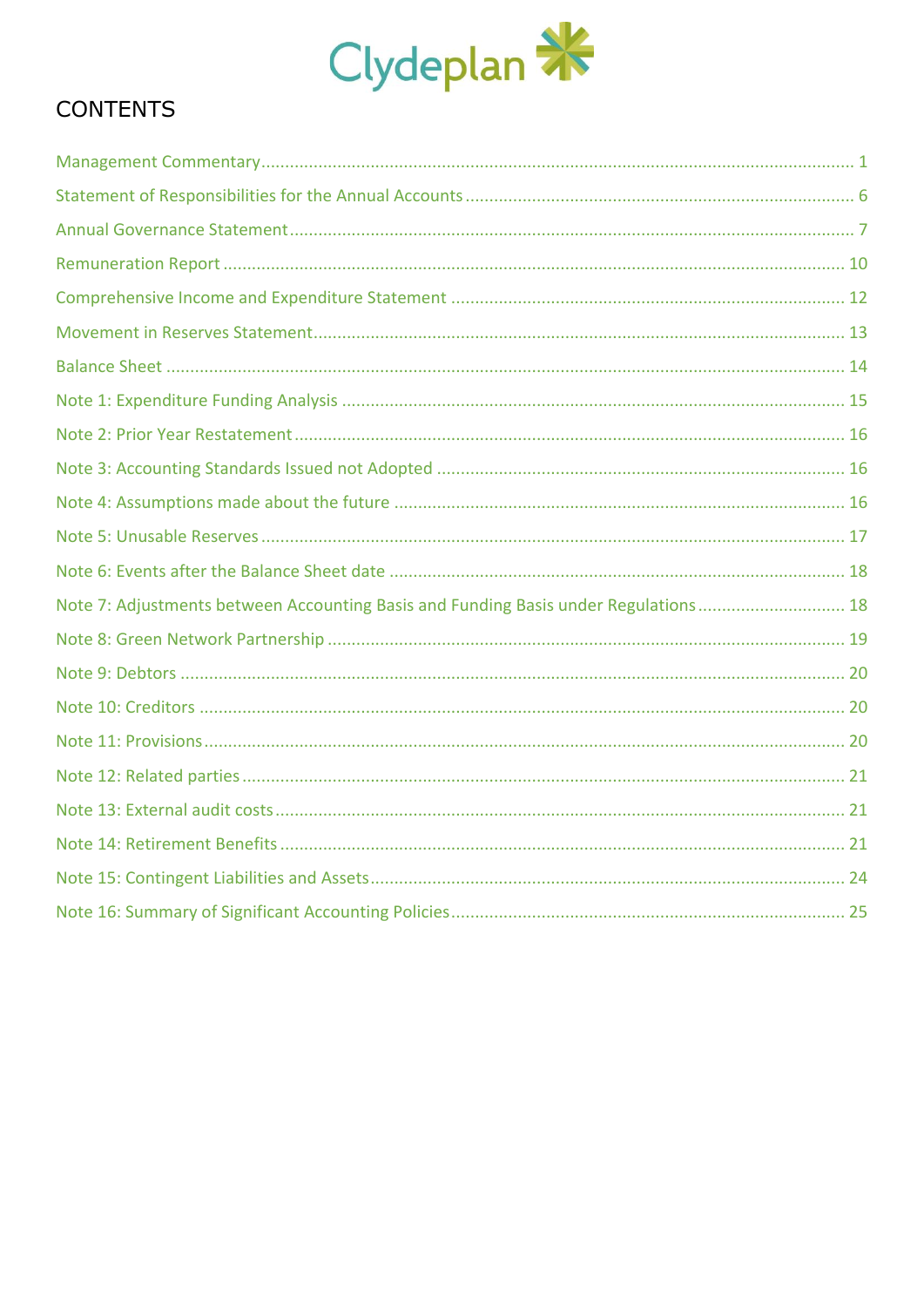

#### <span id="page-2-0"></span>Management Commentary

The purpose of the Management Commentary is to present an overview of Clydeplan's financial performance during the year 2020/21 and to help readers understand its financial position at 31 March 2021. In addition, it outlines the main risks and uncertainties facing Clydeplan for the financial year 2020/21 and beyond.

# History and Background

The Glasgow and Clyde Valley Strategic Development Planning Authority (GCVSDPA) was created in 2008, when the Scottish Government established Strategic Development Planning Authorities for each of the four Scottish city regions. In 2014 the GCVSDPA rebranded as 'Clydeplan' to improve recognition and gain wider resonance within the region. The principal role of Clydeplan is to prepare and maintain an up to date Strategic Development Plan (SDP) for the region. This process involves engagement through joint working and consultation with key stakeholder organisations and the wider community.

Clydeplan is a Joint Committee formed under section 57 of the Local Government (Scotland) Act 1973. The Joint Committee is comprised of the following eight local authorities:

- East Dunbartonshire Council;
- East Renfrewshire Council;
- Glasgow City Council;
- Inverclyde Council;
- North Lanarkshire Council;
- Renfrewshire Council;
- South Lanarkshire Council;
- West Dunbartonshire Council.

The Joint Committee is comprised of two members from each constituent authority. During 2020/21, the Chair of the Joint Committee was Councillor Lawrence O'Neill of West Dunbartonshire Council and Chair was Councillor David Wilson of Inverclyde Council.

A Joint Committee is not a separate legal entity, therefore, to ensure its actions have legal effect it must appoint a 'lead authority' with legal personality to act on its behalf to implement its decisions. The lead authority appointed to act for Clydeplan is currently Renfrewshire Council.

The Joint Committee is supported by a Steering Group comprising the SDP Manager and the Chief Planning Officers (or their representatives) of each of the member authorities. The Steering Group meets at least four times a year to consider SDP and regional spatial planning related activity, consultations and reports presented to the Joint Committee on the work programme to be undertaken by the Clydeplan Core Team.

The Glasgow Clyde Valley Green Network Partnership (GCVGNP) has a strong relationship with Clydeplan and an overview of the Partnership is provided at Note 8: [Green Network Partnership](#page-20-0) on page [19.](#page-20-0)

#### Strategic Development

The Strategic Development Plan sets out a spatial development strategy for the next 20 years identifying where new development should be located. It also sets out a policy framework to help deliver sustainable economic growth and enhance the quality of life in the Glasgow City and Clyde Valley Region. The current SDP was approved by Scottish Ministers on 24 July 2017.

#### Planning (Scotland) Act 2019

The Planning (Scotland) Act 2019 became law on 25 July 2019, requiring the development of Regional Spatial Strategies by planning authorities, rather than Strategic Development Plans. This has led to the creation of Glasgow City Region and its related Portfolio groupings, including:

- Land Use and Sustainability;
- Transport and Connectivity;
- Housing and Equalities;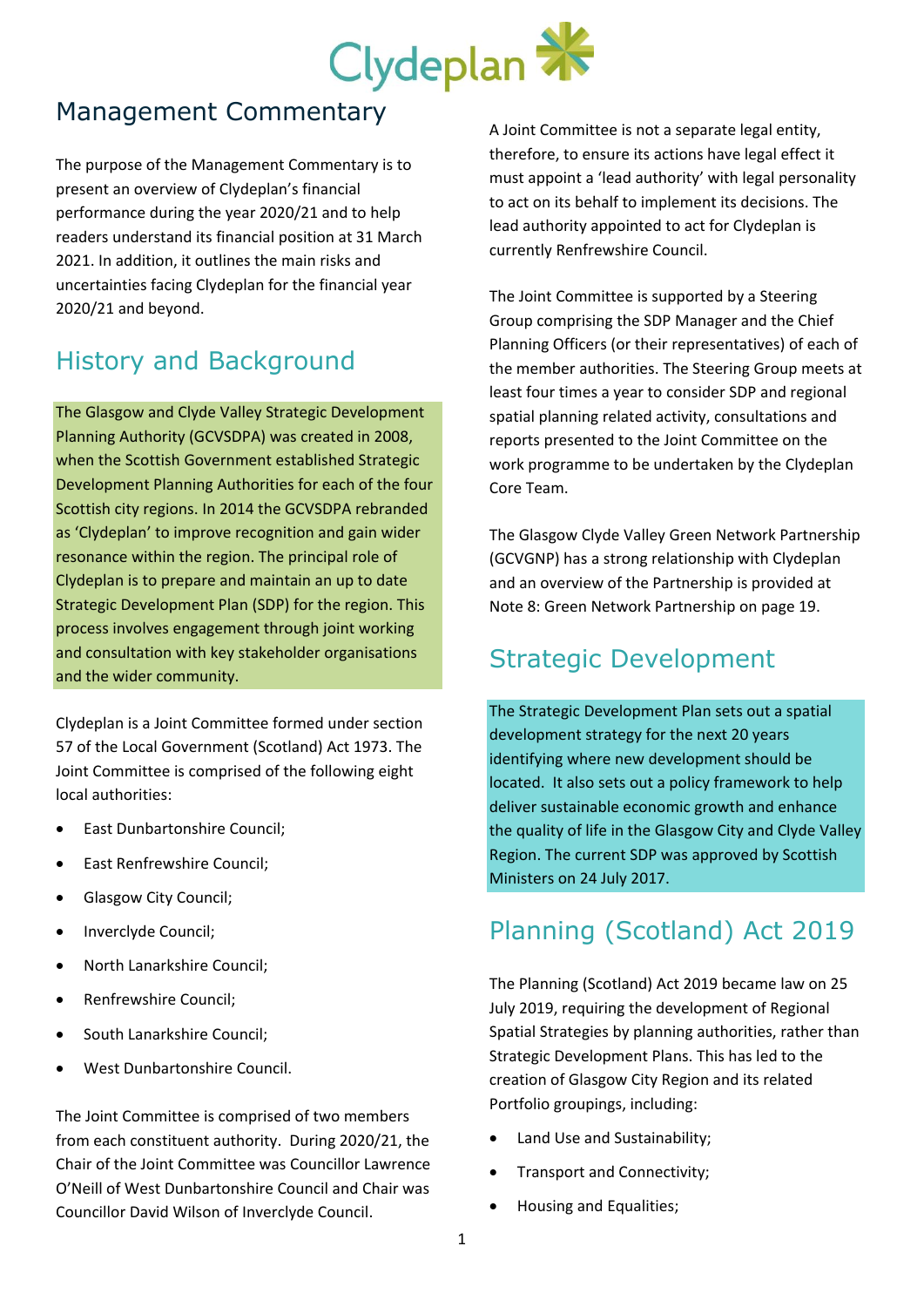

- Infrastructure and Assets;
- Economic Delivery Group.

In particular, Clydeplan, supported by the Land Use and Sustainability Portfolio, took the lead on the production of an 'Indicative Regional Spatial Strategy', submitted in June 2020 in support of the Scottish Government's development of National Planning Framework 4.

In addition, Clydeplan developed a Forestry and Woodland Strategy for the City Region that was approved by the Joint Committee in December 2020.

Clydeplan has also provided technical mapping and data support to the Glasgow City Deal Programme Management Office in respect of the £1.13bn Infrastructure Investment Fund.

The principle focus for 2021/22 will involve working closely with the Clydeplan's Steering Group and the City Region's Land Use and Sustainability portfolio to support the implementation of the new Planning (Scotland) Act 2019 and related City Region activities.

In fulfilment of its Minute of Agreement and the existing requirements of the 2006 Planning Act, the Joint Committee approved its Annual Report and its Development Plan Scheme and Participation Statement in March 2021. These documents can be accessed at the following web links:

- Annual Report [https://www.clydeplan](https://www.clydeplan-sdpa.gov.uk/docman/annual-reports/306-annual-report-2020/file)[sdpa.gov.uk>Strategic Development Plan>Annual](https://www.clydeplan-sdpa.gov.uk/docman/annual-reports/306-annual-report-2020/file)  [Reports](https://www.clydeplan-sdpa.gov.uk/docman/annual-reports/306-annual-report-2020/file)
- Development Plan Scheme and Participation Statement - [https://www.clydeplan](https://www.clydeplan-sdpa.gov.uk/strategic-development-plan/other/development-plan-scheme-and-participation-statement)[sdpa.gov.uk>Strategic Development](https://www.clydeplan-sdpa.gov.uk/strategic-development-plan/other/development-plan-scheme-and-participation-statement)  [Plan>Development Plan Scheme and Participation](https://www.clydeplan-sdpa.gov.uk/strategic-development-plan/other/development-plan-scheme-and-participation-statement)  [Statement](https://www.clydeplan-sdpa.gov.uk/strategic-development-plan/other/development-plan-scheme-and-participation-statement)

#### Primary Financial Statements

The Annual Accounts are prepared in accordance with the International Accounting Standards Board Framework for the Preparation and Presentation of Financial Statements as interpreted by the Code of Practice on Local Authority Accounting in the United Kingdom (the Code). Under Section 106 of Local Government (Scotland) Act 1973, Joint Committees are classed as local authorities.

The Annual Accounts summarise the Joint Committee's transactions for the year and its yearend position at 31 March 2021. The Primary Financial Statements include the Comprehensive Income and Expenditure Statement (CIES), the Movement in Reserves Statement (MIRS) and the Balance Sheet.

These statements are accompanied by Notes to the Accounts, which provide more details on the figures shown in the statements and set out the Accounting Policies adopted by the Joint Committee.

# Financial Performance

#### Revenue

The Comprehensive Income and Expenditure Statement (CIES) on page [12](#page-12-0) summarises the total costs of providing services and the income available to fund those services.

The Joint Committee has returned a surplus of £91,777 for the financial year 2020/21 against a budgeted breakeven position. This excludes accounting adjustments relating to pensions and short-term accumulating compensated absences.

The difference between the Employee Costs figure below and the figure reported in the CIES is due to the accounting adjustments for pension costs of £58k and accrued employee benefits of £1k.

A summary of the final outturn position against the approved budget for Clydeplan is shown below.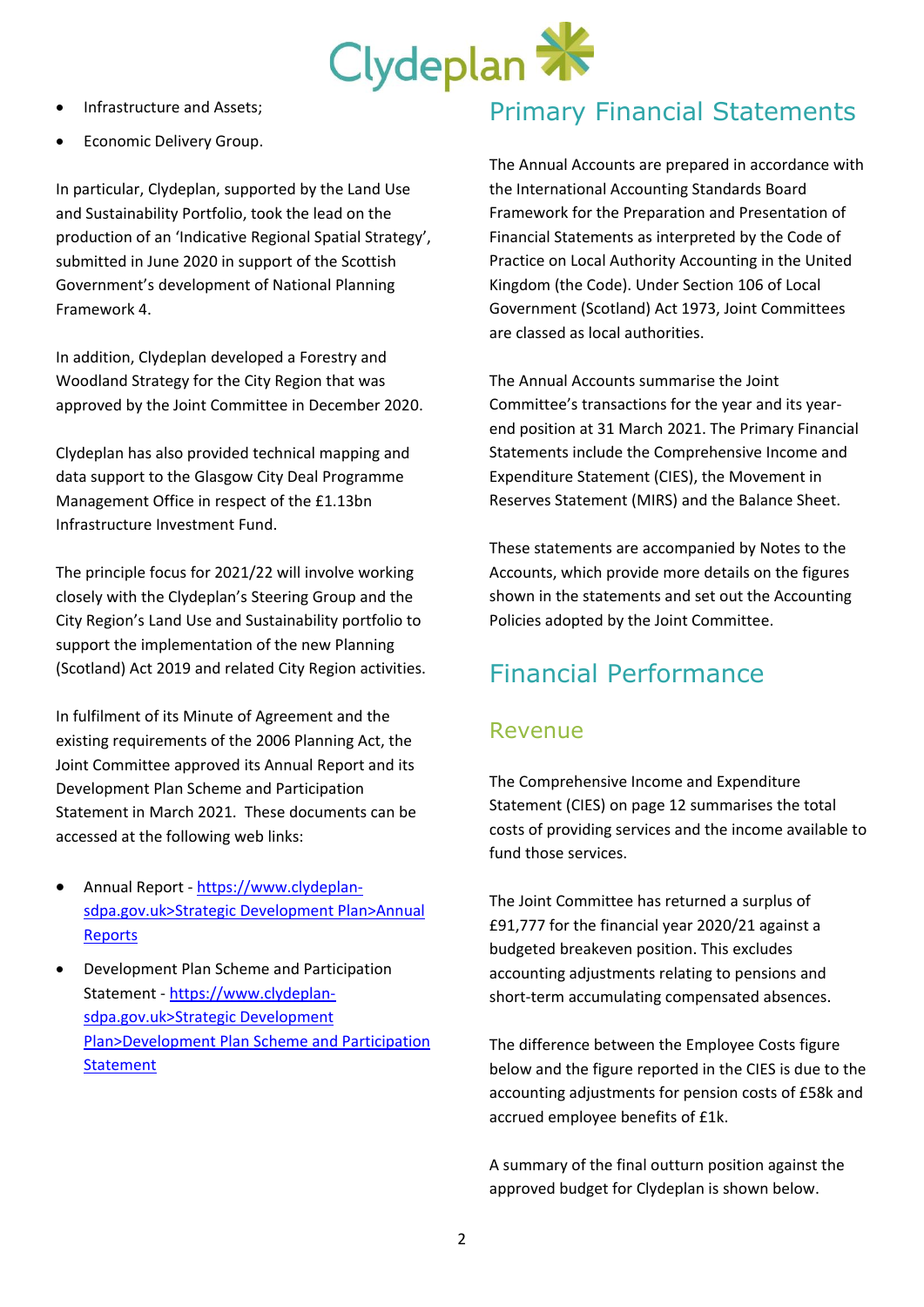

| Clydeplan                  |               |               |                 |  |  |  |  |
|----------------------------|---------------|---------------|-----------------|--|--|--|--|
|                            | <b>Budget</b> | <b>Actual</b> | <b>Variance</b> |  |  |  |  |
|                            |               |               |                 |  |  |  |  |
| <b>Employee Costs</b>      | 506,500       | 507,317       | (817)           |  |  |  |  |
| <b>Property Costs</b>      | 41,300        | 14,313        | 26,987          |  |  |  |  |
| Supplies and Services      | 57,000        | 150,793       | (93, 793)       |  |  |  |  |
| <b>Support Services</b>    | 20,500        | 19,970        | 530             |  |  |  |  |
| <b>Transfer Payments</b>   | 2,700         | 1,917         | 783             |  |  |  |  |
| <b>Transport Payments</b>  | 5,500         | 371           | 5,129           |  |  |  |  |
| <b>Total Expenditure</b>   | 633,500       | 694,681       | (61, 181)       |  |  |  |  |
| <b>Requisition Income</b>  | (579, 500)    | (579, 500)    | $\Omega$        |  |  |  |  |
| Other Income               | (54,000)      | (206, 958)    | 152,958         |  |  |  |  |
| <b>Total Income</b>        | (633, 500)    | (786, 458)    | 152,958         |  |  |  |  |
|                            |               |               |                 |  |  |  |  |
| (Surplus)/Deficit for Year |               | (91, 777)     | 91,777          |  |  |  |  |
|                            |               |               |                 |  |  |  |  |

Property Costs are underspent against budget due to Clydeplan moving into 40 John Street Glasgow, where costs are substantially lower, upon the expiry of the lease of West Regent Street in October 2019.

The overspend in Supplies and Services is largely the result of unbudgeted Project expenditure within the Clyde Estuary Forum (£96k), offset by other minor underspends. This Project expenditure has been recovered in Other Income.

Other Income is over-recovered mainly due to the Clyde Estuary project income (£96k) as well as secondment income from the City Region Team at Glasgow City Council (£14k). Each Local Authority received a grant of £5K for the Regional Spatial Strategy, which came directly to Clydeplan.

#### The Balance Sheet at 31 March 2021

The Balance Sheet sets out the total net worth of the Joint Committee at a snapshot in time. When comparing the net worth of Clydeplan at 31 March 2021 to that of the prior year, an overall decrease in net worth of the organisation of £54k can be seen. This is primarily due to the increase in pension liability explained below.

#### Net Pension Position

The disclosure requirements for pension benefits under IAS19 are detailed at Note 14: [Retirement](#page-22-2)  [Benefits.](#page-22-2) The appointed actuaries have confirmed a net liability position of £347k, an increase of £145k in their assessment of Clydeplan's share of the pension fund liability. This can be attributed to market movements prompted by the pandemic and lockdowns, among other factors, which therefore affect the assets returns and value.

The net deficit position of the pension reserve impacts on the net asset position of the Joint Committee as a whole, however the funding of these future liabilities will be met from future requisitions from members.

The appointed actuaries remain of the view however that the asset holdings of the Strathclyde Pension Scheme and the contributions from employees and employers provide sufficient security and income to meet future pension liabilities.

A further potential change to pension rules is outlined in Note 15: [Contingent Liabilities and Assets](#page-25-0) on page [24;](#page-25-0) however, this has not been reflected in the pension liability reported in the Balance Sheet.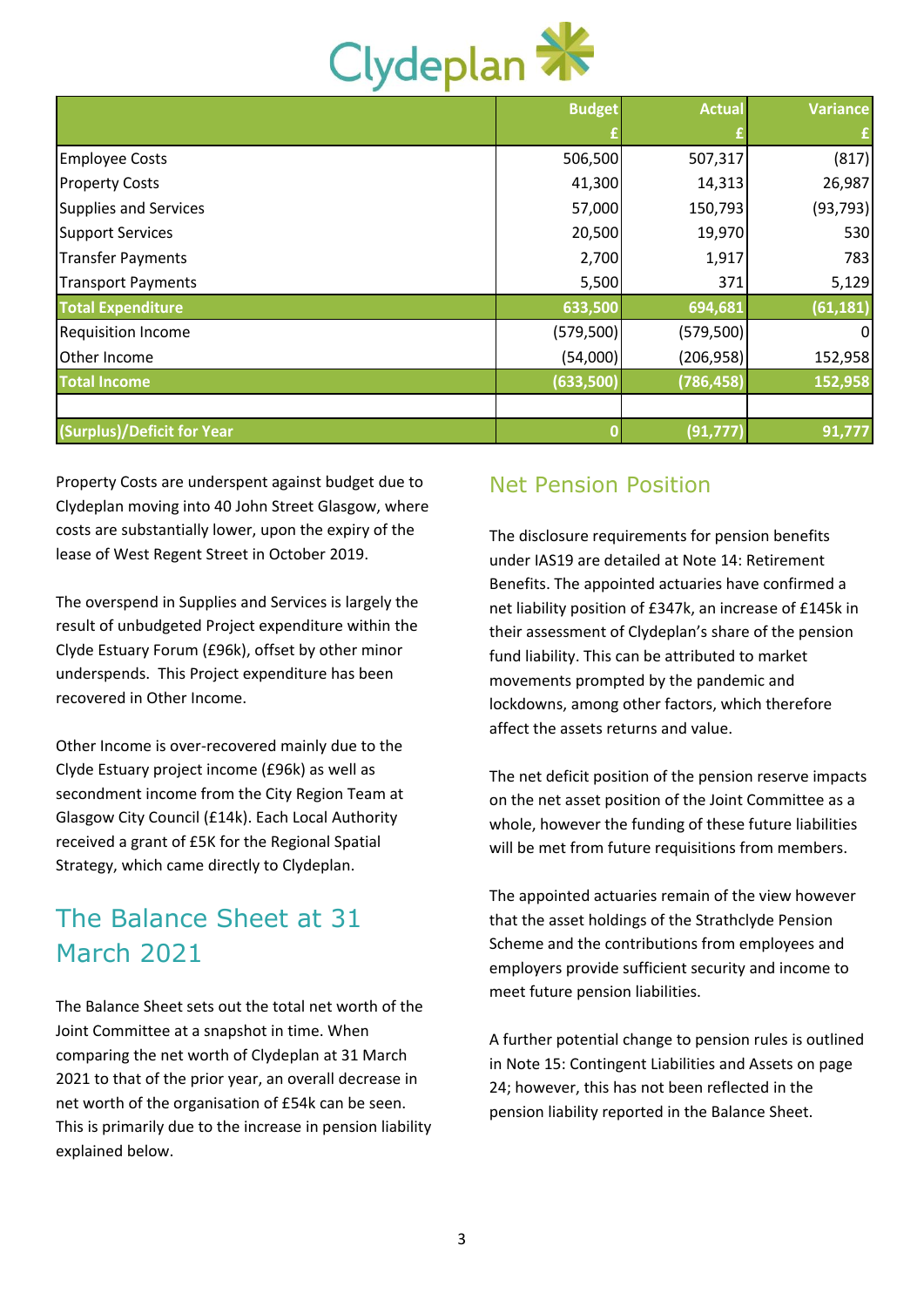

#### Reserves

Reserves are classified under accounting regulations into two categories: Usable reserves, which are available to spend; and Unusable reserves, which are unrealised net gains or losses that have a deferred impact on the Joint Committee.

The balance on the Usable Revenue Reserve at 31 March 2021 is £384k.

#### Outlook and Future Plans

#### Governance

It is recognised that all eight Glasgow City Region Local Authorities who are currently involved with the Glasgow and Clyde Valley Strategic Development Planning Authority Joint Committee wish to continue to contribute towards the strategic planning of the City Region.

At its meeting on 8 March 2021, the Clydeplan Joint Committee agreed to recommend to all eight local authorities that they continue to work jointly to discharge their duty under the Planning (Scotland) Act 2019 to prepare a Regional Spatial Strategy (RSS).

The proposed model includes oversight and development of the RSS by a new political collaborative within Glasgow City Region's governance structure. This collaborative would recommend the RSS to the City Region Cabinet for approval. Glasgow City Council would take on the role of host authority.

In this respect the Glasgow City Region will continue to discharge its duty, as set out in the Planning (Scotland) Act 2019 to prepare a Regional Spatial Strategy, once National Planning Framework 4 has been approved by the Scottish Government in 2022.

Clydeplan will continue to keep the Joint Committee apprised of these significant changes and will work closely with its constituent local authorities and partners to develop a work programme relevant to the delivery of the first Regional Spatial Strategy for the Glasgow City Region under the terms of the new Act. Further reports to the Joint Committee over the course of 2021/22 will confirm the process and timescale for the transition of the ClydePlan governance structure.

#### Budget 2021/22

The 2021/22 budget for ClydePlan was approved by the Joint Committee on 14 December 2020.

Since then notification has been given that the Green Network Partnership Manager is retiring in May 2021, and the post will not be filled. This result is Green Network Partnership staff reducing to 1.6 FTE. Furthermore, at its meeting on 12 May the Partnership decided that that the 2021/22 budget will consist only of requisitions from the eight local authorities.

These changes have necessitated a revised budget proposal, which will be reported for approval at the Joint Committee on 13 September 2021.

#### COVID-19 Lockdown: Remote Working

During the COVID-19 lockdown period, Clydeplan has continued to operate effectively, with all staff working from home. Normal governance procedures, such as the Joint Committee meetings, have continued, albeit on a virtual / remote basis.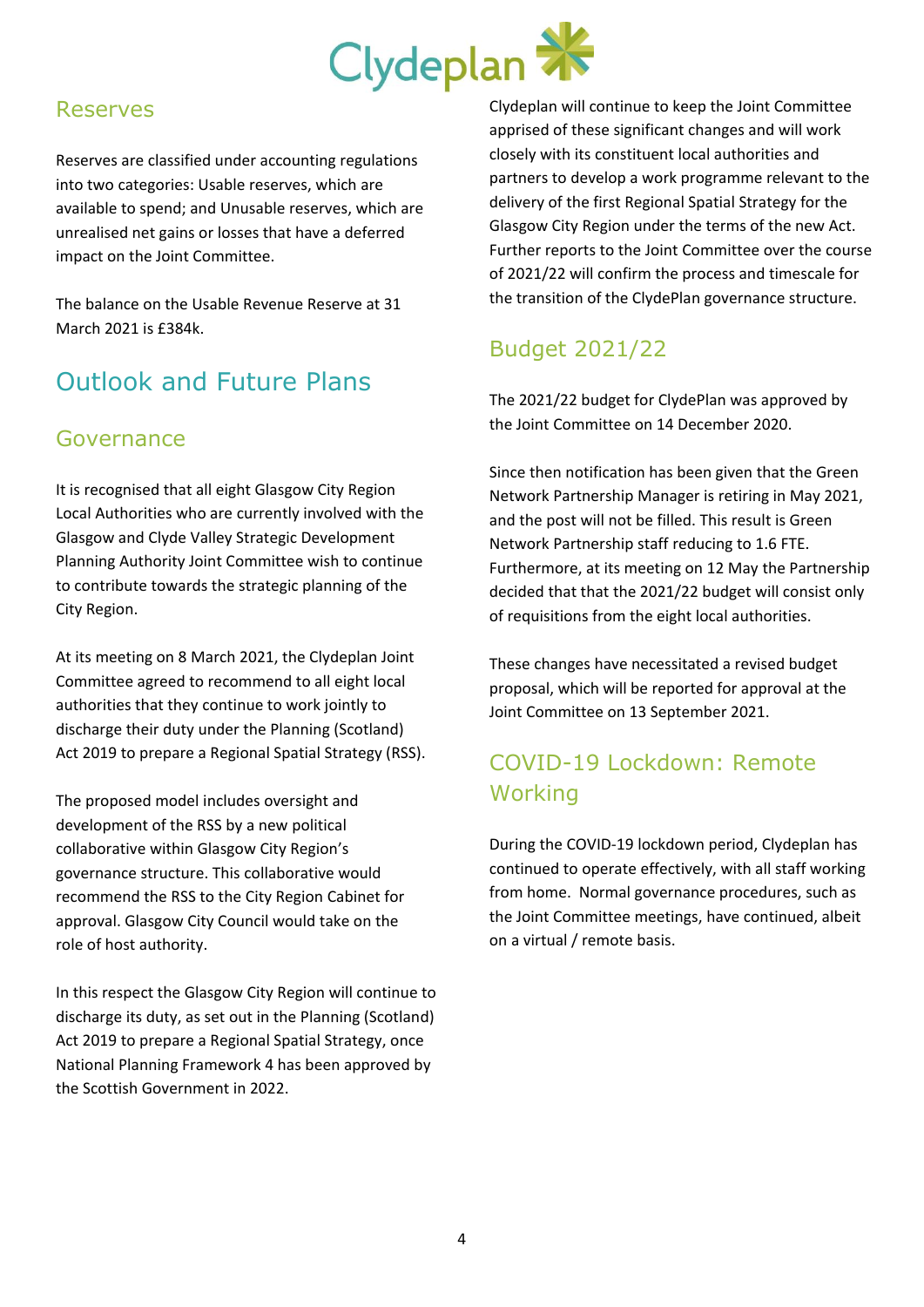

# Conclusion

We would wish to take this opportunity to acknowledge the team effort required to produce the accounts and to record our thanks to both the Strategic Development Plan Manager and all staff for their continued hard work and support.

Moderall

**Councillor Lawrence O'Neill Stuart Tait Alan Russell** Convener **Strategic Development Plan Manager** Treasurer 14 June 2021 14 June 2021 14 June 2021

5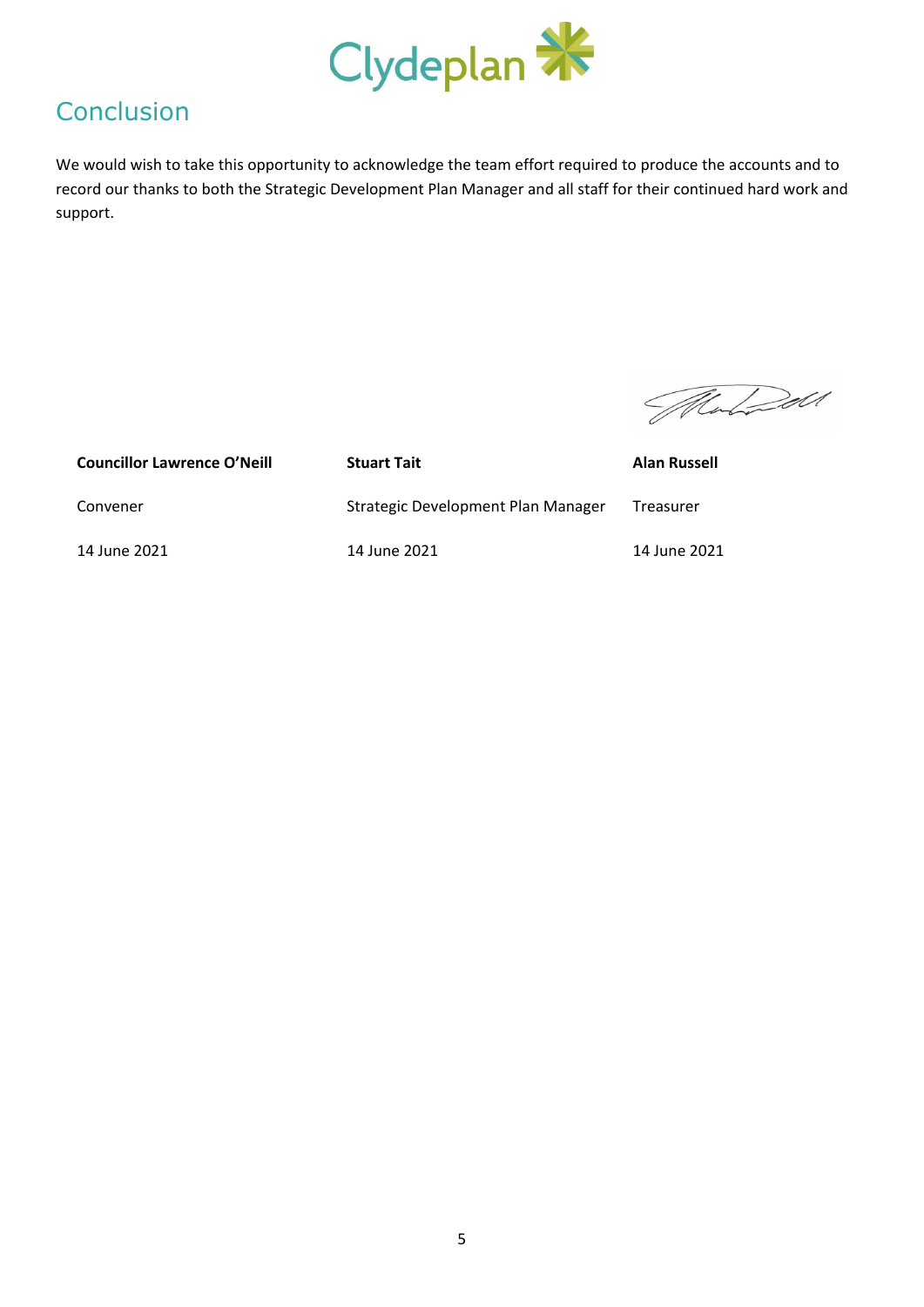

# <span id="page-7-0"></span>Statement of Responsibilities for the Annual Accounts

# The Joint Committee's **Responsibilities**

The Joint Committee is required to:

- make arrangements for the proper administration of its financial affairs and to secure that the proper officer of the Joint Committee has the responsibility for the administration of those affairs (section 95 of the Local Government (Scotland) Act 1973). The designated officer is Renfrewshire Council's Director of Finance and Resources, who is also the Treasurer of Glasgow and Clyde Valley Strategic Development Planning Authority;
- manage its affairs to secure economic, efficient and effective use of resources and safeguard its assets;
- ensure that the Annual Accounts are prepared in accordance with legislation (The Local Authority Accounts (Scotland) Regulations 2014), and so far as is compatible with that legislation, in accordance with proper accounting practices (section 12 of the Local Government in Scotland Act 2003); and
- approve the Annual Accounts for signature.

I confirm that these Annual Accounts were approved for signature by the Joint Committee at its meeting on the 14 June 2021.

Signed on behalf of Glasgow and Clyde Valley Strategic Development Planning Authority Joint Committee.

#### **Councillor Lawrence O'Neill Alan Russell**

Convener **Convener Convener Convener Convener Treasurer** 

#### The Treasurer's Responsibilities

The Treasurer is responsible for the preparation of the Joint Committee's Annual Accounts in accordance with proper practices as required by legislation and as set out in the CIPFA/LASAAC Code of Practice on Local Authority Accounting in the United Kingdom (the Accounting Code).

In preparing the Annual Accounts, the Treasurer has:

- selected suitable accounting policies and then applied them consistently;
- made judgements and estimates that were reasonable and prudent;
- complied with legislation; and
- complied with the local authority Accounting Code (in so far as it is compatible with legislation).

The Treasurer has also:

- kept adequate accounting records that were up to date; and
- taken reasonable steps for the prevention and detection of fraud and other irregularities.

I certify that the financial statements give a true and fair view of the financial position of the Joint Committee at the reporting date and the transactions of the Joint Committee for the year ended 31 March 2021.

Moderald

14 June 2021 14 June 2021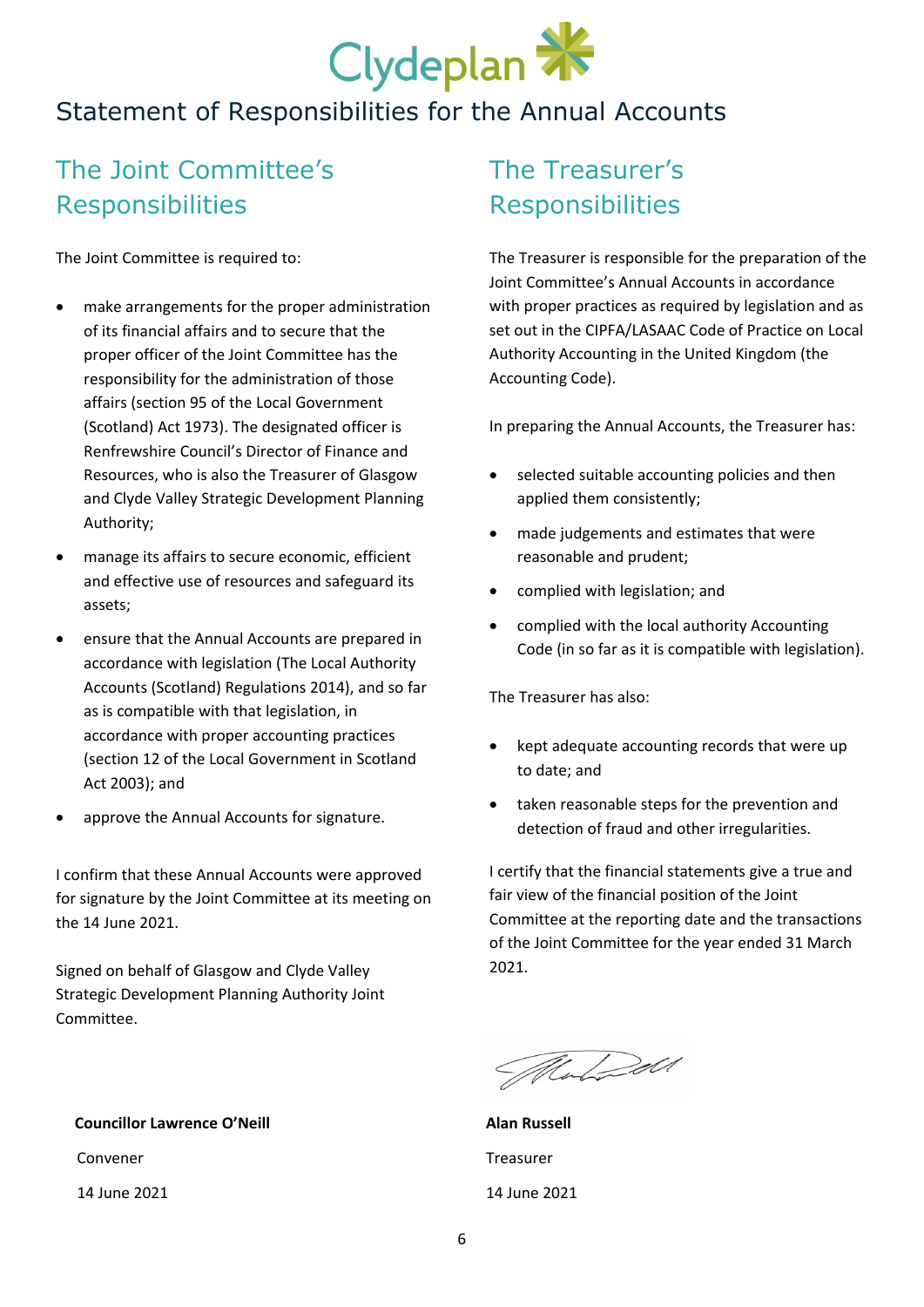

# <span id="page-8-0"></span>Annual Governance Statement

## Scope of Responsibility

Glasgow and Clyde Valley Strategic Development Planning Authority's Joint Committee is responsible for ensuring that its business is conducted in accordance with the law and proper standards, and that public money is safeguarded, properly accounted for, and used economically, efficiently and effectively.

The Joint Committee also has a statutory duty to make arrangements to secure best value under the Local Government in Scotland Act 2003. In discharging this overall responsibility, the Joint Committee's elected members and senior officers are responsible for putting in place proper arrangements for its affairs and facilitating the effective exercise of its functions, which includes arrangements for the management of risk.

# The Joint Committee's Governance Framework

The governance framework comprises the systems and processes, and culture and values, by which the Joint Committee is directed and controlled. It also describes the way it engages with, and accounts to its stakeholders.

The Joint Committee has also put in place a system of internal control designed to manage risk to a reasonable level. Internal control cannot eliminate all risk of failure to achieve policies, aims and objectives and can therefore only provide reasonable and not absolute assurance of effectiveness.

The system of internal control is based on an ongoing process designed to identify and prioritise the risks to the achievement of the Joint Committee's policies, aims and objectives, to evaluate the likelihood of those risks being realised and the impact should they be realised, and to manage them efficiently, effectively and economically.

The main features of our governance arrangements are:

- Minute of Agreement between the member councils of the Joint Committee, [https://www.clydeplan-sdpa.gov.uk/planning](https://www.clydeplan-sdpa.gov.uk/planning-authority/joint-committee)[authority/joint-committee,](https://www.clydeplan-sdpa.gov.uk/planning-authority/joint-committee) setting out the arrangement for the preparation, monitoring and review of the Strategic Development Plan;
- The Joint Committee is supported by a Steering Group comprising planning professionals from each of the member councils and the Strategic Development Plan Manager;
- Development Plan Scheme and Participation Statement sets out the key timelines for the preparation of the Strategic Development Plan and the Joint Committee's approach to engagement with our stakeholders on its development, this is reviewed annually;
- Clearly defined Standing Orders, Scheme of Delegation and Financial Regulations;
- Comprehensive business planning arrangements, setting key targets and action plans designed to achieve the objectives of the Strategic Development Plan;
- Public performance reporting through the Annual Report;
- Policies to regulate employee related matters, including the employee code of conduct and disciplinary procedures;
- The Joint Committee approves, as part of the Glasgow and Clyde Valley Green Network Partnership's Terms of Reference, the allocation of local authority contributions to support the delivery of its Business Plan;
- Risk management arrangements including regular monitoring and review of significant risk exposures;
- Business continuity arrangements are in place and are kept under review by the Management Team.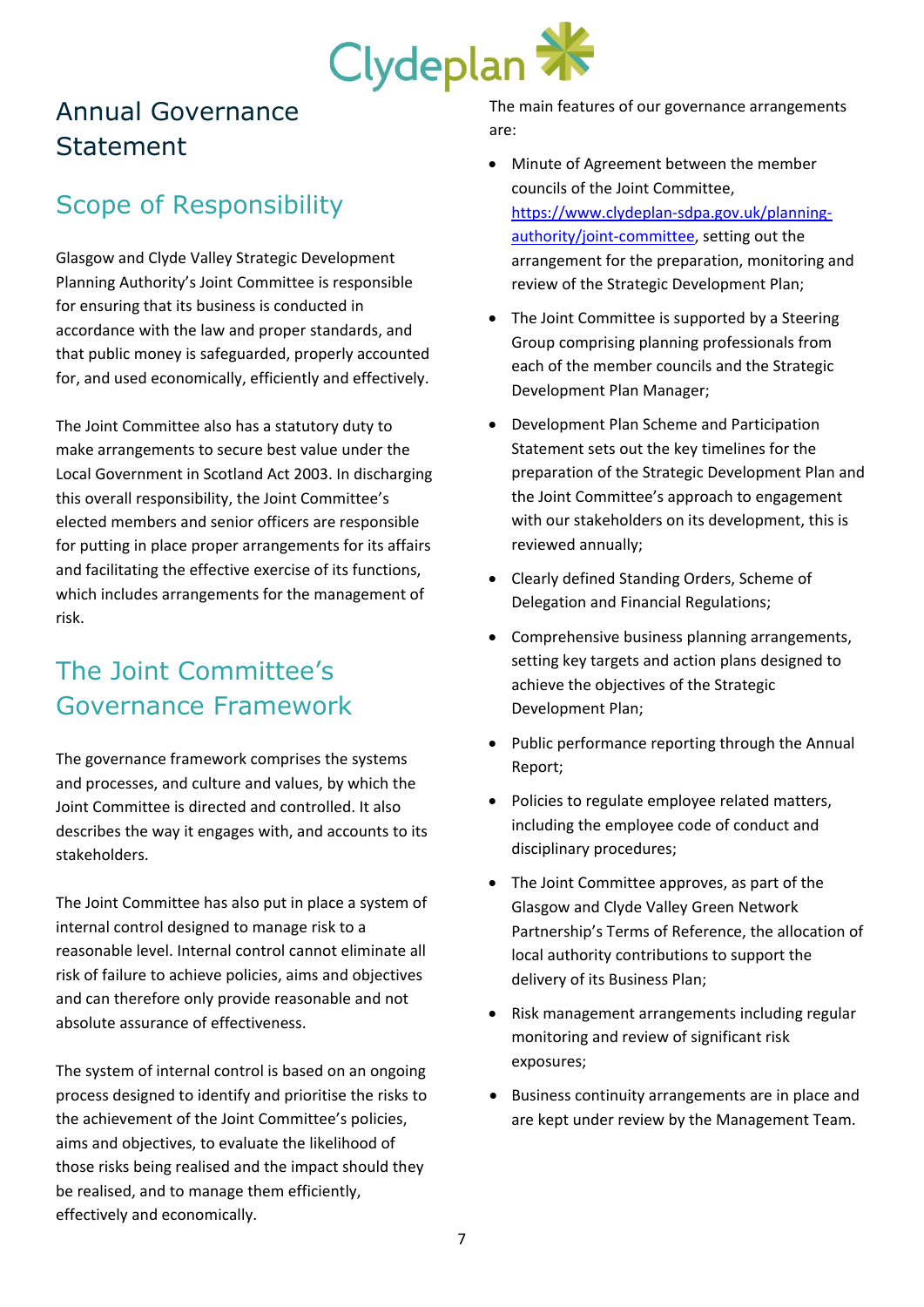# Clydeplan

Within the overall control arrangements, the system of internal financial control is intended to ensure that assets are safeguarded, transactions are authorised and properly recorded and material errors are detected and corrected. The system is based on a framework of management information, financial regulations, administrative procedures (including segregation of duties), management and supervision, and a system of delegation and accountability.

The system includes:

- Financial management is supported by comprehensive financial regulations and codes;
- Comprehensive budgeting systems, and detailed guidance for budget holders;
- Regular reviews of periodic and annual financial reports which indicate financial performance against the forecasts;
- Setting targets to measure financial and other performance;
- The preparation of regular financial reports that indicate actual expenditure against the forecasts;
- The Chief Finance Officer is the Treasurer who complies with the CIPFA Statement on the Role of The CFO in Public Services.

With Renfrewshire Council being the lead authority, all financial transactions of the Joint Committee are processed through the financial systems of the Council and are subject to the same controls and scrutiny as those of Renfrewshire Council. This includes regular reviews by the Chief Internal Auditor of Renfrewshire Council.

# Review of Effectiveness

Members and officers of the Joint Committee are committed to the concept of sound governance and the effective delivery of services and take into account comments made by internal and external auditors.

The effectiveness of the governance framework is reviewed annually by the Strategic Development Plan

Manager, including the use of a self-assessment tool covering five key areas of governance:

- Business Planning and Performance Management;
- Internal Control Environment;
- Budgeting, Accounting and Financial Control;
- Risk Management and Business Continuity;
- Impact of Coronavirus (COVID-19).

This self-assessment indicated that the governance framework is being complied with in all material respects.

The Joint Committee's internal audit service operates in accordance with the Public Sector Internal Audit Standards. Internal Audit undertakes an annual programme following an assessment of risk completed during the strategic audit planning process.

The Chief Internal Auditor provides an annual report to the Joint Committee and an independent opinion on the adequacy and effectiveness of the system of internal control. The Chief Internal Auditor's annual assurance statement concluded that a reasonable level of assurance can be placed upon the adequacy and effectiveness of the Joint Committee's internal control systems.

The review has not identified any significant governance issues to be reported on for 2020/21 and no actions arising for the 2019/20 governance statement that require to be reported on.

This governance framework has been in place throughout the year. The outbreak of Coronavirus (COVID-19) did not result in any changes to the governance arrangements for 2020/21. During the year all officers continued to work from home with negligible impact on service delivery. Meetings of the Joint Committee were also held virtually. The arrangements in place are still considered to be effective. The risk of social distancing continuing and its potential impact on the governance arrangements continues to be reviewed and monitored through robust risk management arrangements.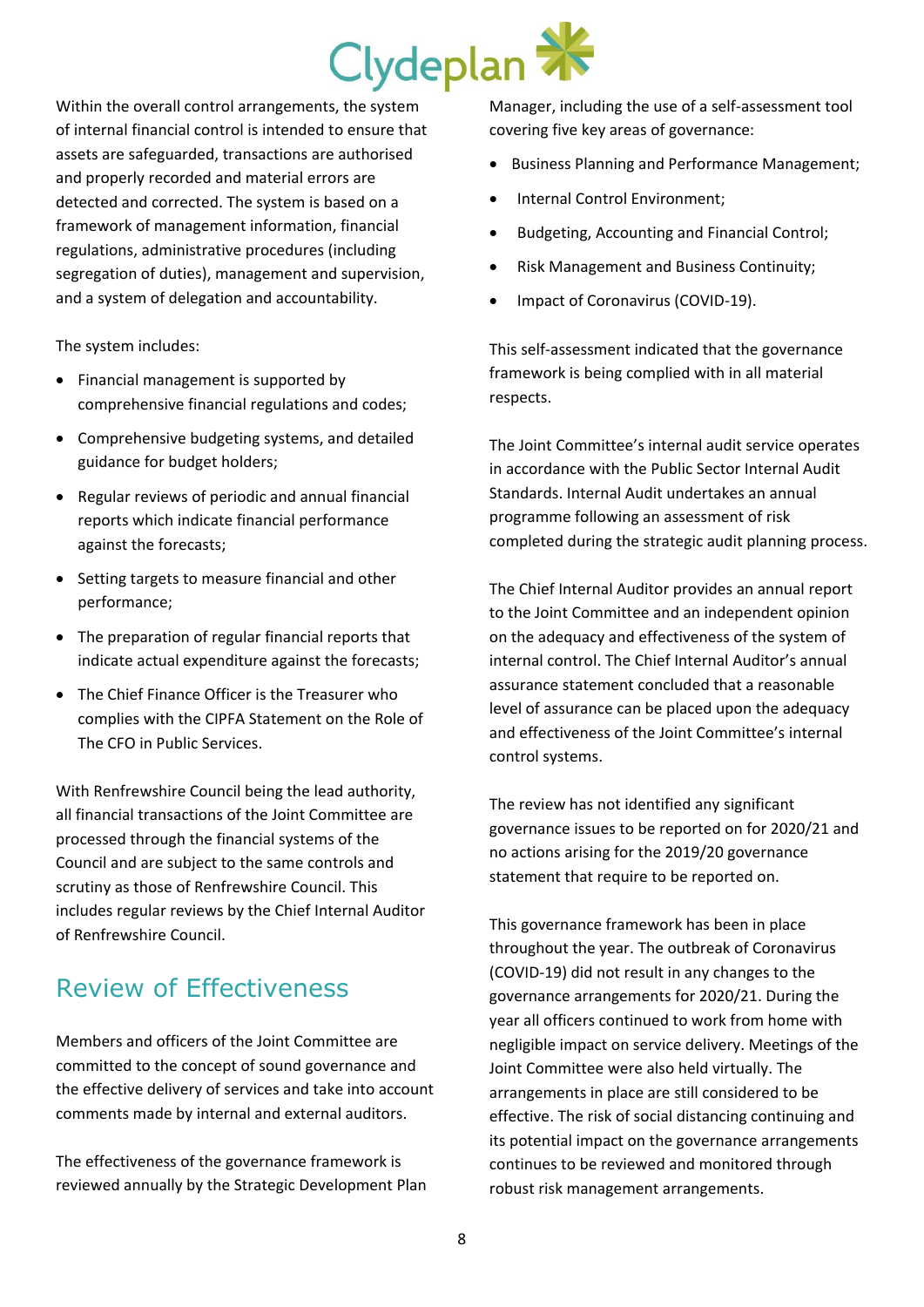

# Planning (Scotland) Act 2019

Following Scottish Government's review of the Scottish planning system the Planning (Scotland) Act came into effect on 25 July 2019.

A key provision of the new Act was the removal of the statutory duty on local authorities to prepare a Strategic Development Plan being replaced with a duty to prepare a Regional Spatial Strategy.

The Regional Spatial Strategy will not form part of the Statutory Development Plan, which is currently made up of the Strategic Development Plan and Local Development Plan. Under the terms of the new Act this will instead comprise the National Planning Framework and the Local Development Plan.

The current Clydeplan Strategic Development Plan (July 2017) will remain in force until the National Planning Framework 4 is approved by the Scottish Parliament, likely in 2022.

As a consequence of the new provisions of the Planning (Scotland) Act 2019 in respect of strategic planning, the Clydeplan Joint Committee at its meeting on 8 March 2021, agreed to explore options in respect of the future governance arrangements for the performance of the functions undertaken by the Joint Committee including the formal dissolution of the Joint Committee and the possible governance being embedded into the Glasgow City Region's governance structures.

In this regard Glasgow City Council, working with the current host Authority, Renfrewshire Council, to potentially implement a governance structure to manage any future dissolution process and consider the continued contribution of the member authorities towards the strategic planning function for the Glasgow City Region. It is anticipated that this process will be completed within the 2021/22 financial year.

#### **Assurance**

In conclusion, it is our opinion that the annual review of governance together with the work of internal audit, any comments received from external audit and certification of assurance from the Strategic Development Plan Manager provide sufficient evidence that the principles of good governance operated effectively and the Joint Committee complies with its governance arrangements in all material respects. Systems are in place to continually review and improve the governance and internal control environment. Future actions will be taken as necessary to maintain and further enhance the Joint Committee's governance arrangements.

**Councillor Lawrence O'Neill Stuart Tait** 14 June 2021 14 June 2021

Convener Strategic Development Plan Manager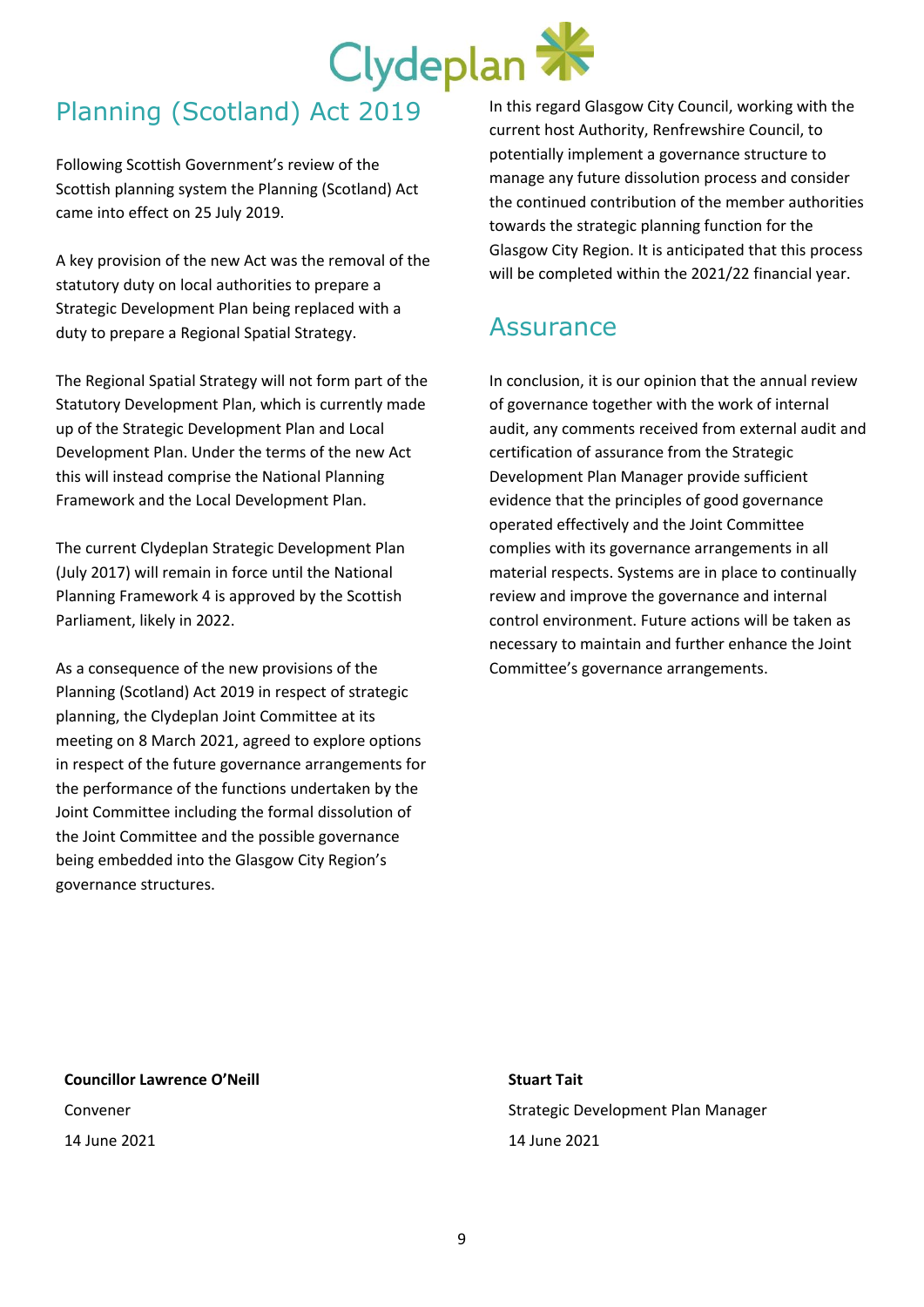

#### <span id="page-11-0"></span>Remuneration Report

All information disclosed in the tables in this Remuneration Report will be audited by the appointed auditor, Audit Scotland. The other sections of the Remuneration Report will be reviewed by Audit Scotland to ensure that they are consistent with the financial statements.

# Remuneration policy for elected members

The Joint Committee makes no remuneration payment to any elected member, nor does it pay any expenses, fees or allowances to elected members. Further, no recharges have been made by member authorities in relation to elected member remuneration.

# Remuneration policy for senior employees

The Remuneration Policy of the Joint Committee is set in reference to national arrangements. The Scottish Joint Negotiating Committee (SJNC) for Local Authority Services sets the salaries for the Chief Executives of Scottish local authorities. The salary of the Strategic Development Planning Manager is set at spinal point 29, which is currently the equivalent of 53% of the salary of the Chief Executive of Renfrewshire Council. These arrangements were agreed through approval of the Chief Officers' Award – Structure Plan Manager report at a meeting of the Joint Committee on 2 December 2002. The Assistant Strategic Development Planning Manager and Programme Manager posts have been evaluated under the single status framework and are paid according to the salary scales of Renfrewshire Council.

| 2019/20<br><b>Total Salary, fees</b><br>and allowances Name |                         | <b>Post Held</b>                             | 2020/21<br><b>Total Salary, fees</b><br>and allowances |
|-------------------------------------------------------------|-------------------------|----------------------------------------------|--------------------------------------------------------|
|                                                             | 77,441 Stuart Tait      | Strategic Development Plan Manager           | 79,323                                                 |
|                                                             | 54,779 Dorothy McDonald | Assistant Strategic Development Plan Manager | 56,111                                                 |
| 132,220 Total                                               |                         |                                              | 135,434                                                |
|                                                             |                         |                                              |                                                        |

The above tables show the relevant amounts, before tax and other deductions, due to each of the persons named for the year to 31 March 2021, whether or not those amounts were actually paid within that period.

# Pension rights

Pension benefits for Joint Committee employees are provided through the Local Government Pension Scheme (LGPS). From 1 April 2015 benefits are based on career average pay. Pension benefits are based on the pay received for each year in the scheme increased by the increase in the cost of living, as measured by the appropriate index (or indices). The scheme's normal retirement age is linked to the state pension age for each member.

From 1 April 2009, a five-tier contribution system was introduced with contributions from scheme members being based on how much pay falls into each tier. This is designed to give more equality between the cost and benefits of scheme membership. Prior to 2009 contributions rates were set at 6% for all non-manual employees.

| <b>Tiered contribution rates on Tiered Contribution</b><br>whole time pay for 2020/21 rates for 2019/20 |       |                    |
|---------------------------------------------------------------------------------------------------------|-------|--------------------|
| Up to £22,200                                                                                           | 5.5%  | Up to £21,800      |
| £22,201 to £27,100                                                                                      | 7.25% | £21,801 to £26,700 |
| £27,101 to £37,200                                                                                      | 8.5%  | £26,701 to £36,600 |
| £37,201 to £49,600                                                                                      | 9.5%  | £36,601 to £48,800 |
| Over £49,601                                                                                            | 12%   | Over £48,801       |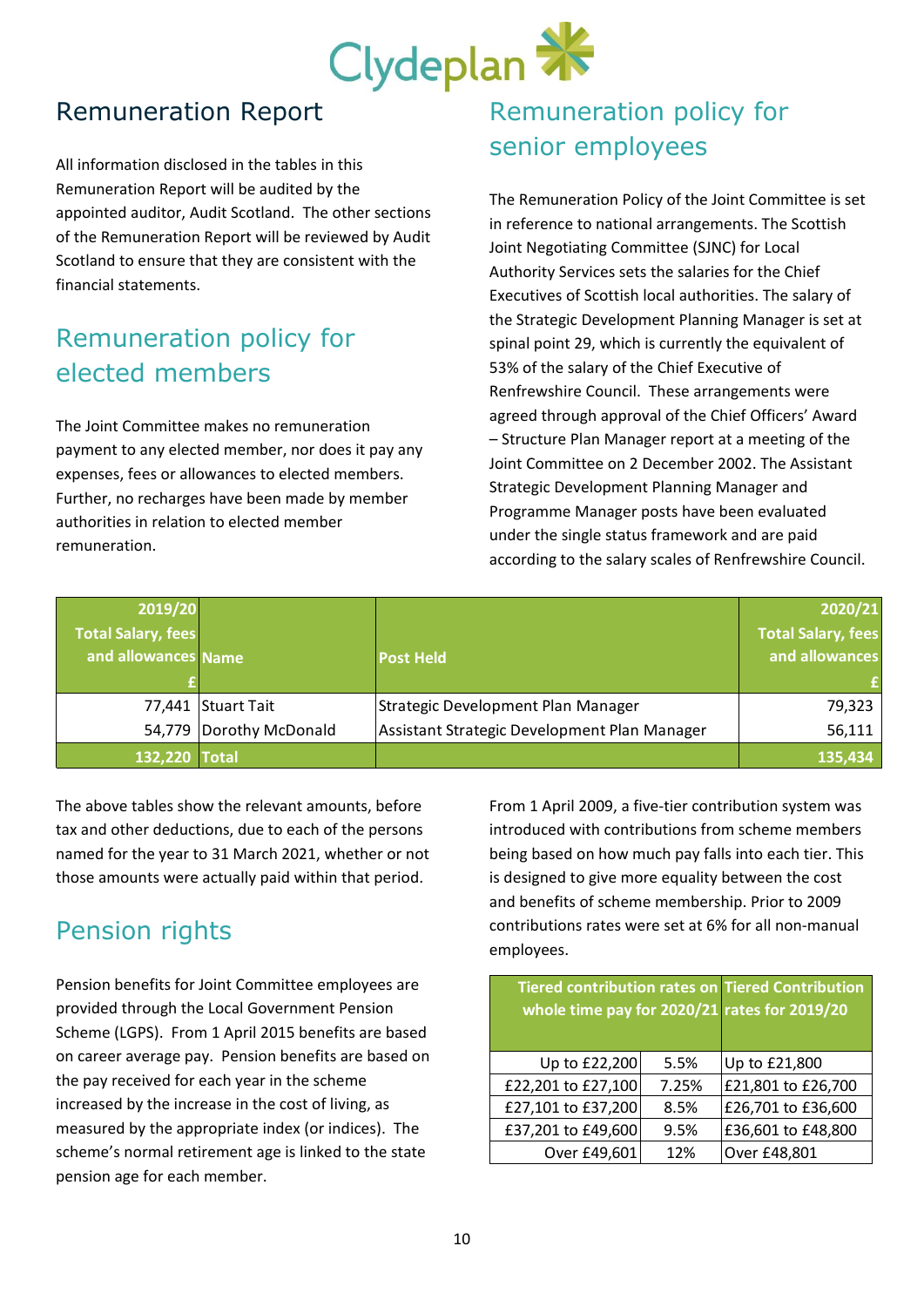# Clydeplan'

If a person works part-time their contribution rate is worked out on the whole-time pay rate for the job, with actual contributions paid on actual pay earned.

There is no automatic entitlement to a lump sum. Members may opt to give up (commute) pension for a lump sum up to the limit set by the Finance Act 2004. The accrual rate guarantees a pension based on 1/49<sup>th</sup> of the pensionable pay for each year of membership, adjusted in line with the cost of living.

(Prior to 2015 the accrual rate guaranteed a pension based on  $1/60^{th}$  of final pensionable salary).

The value of the accrued benefits has been calculated on the basis of the age at which the person will first become entitled to receive a full pension on retirement without reduction on account of its payment at that age; without exercising any option to commute pension entitlement into a lump sum; and without any adjustment for the effects of future inflation.

The pension figures shown relate to the benefits that the person has accrued as a consequence of their total local government employment, not just that relating to their current post.

|                     |                                                        | Accrued Pension benefits as at 31 March 2021<br><b>Change from</b><br><b>As at 31 March 2021</b><br>31 March 2020 |      |                | <b>Pension</b><br><b>Contributions made</b><br>by the Joint<br><b>Committee</b> |         |         |
|---------------------|--------------------------------------------------------|-------------------------------------------------------------------------------------------------------------------|------|----------------|---------------------------------------------------------------------------------|---------|---------|
|                     |                                                        | Lump Sum<br><b>Pension</b>                                                                                        |      | <b>Pension</b> | <b>Lump Sum</b>                                                                 | 2020/21 | 2019/20 |
| <b>Name</b>         | <b>Post Held</b>                                       | £000                                                                                                              | £000 | £000           | £000                                                                            |         |         |
| <b>Stuart Tait</b>  | Strategic Development Plan<br>Manager                  | 39                                                                                                                | 64   |                | 2                                                                               | 15,309  | 14,946  |
| Dorothy<br>McDonald | <b>Assistant Strategic</b><br>Development Plan Manager | 27                                                                                                                | 45   |                |                                                                                 | 10,829  | 10,572  |

No pension contributions are made for the Joint Committee Convener or Vice-Convener.

# Remuneration of Employees

The following table gives a statement of the number of employees whose remuneration, excluding pension contributions, was in excess of £50,000 during 2020/21, in bands of £5,000.

<span id="page-12-0"></span>

| 2019/20          |                          | 2020/21          |
|------------------|--------------------------|------------------|
| <b>Number of</b> |                          | <b>Number of</b> |
| employees        | <b>Remuneration Band</b> | employees        |
| 1                | £50,000 - £54,999        |                  |
| 0                | £55,000 - £59,999        |                  |
| 1                | £75,000 - £79,999        |                  |
| 2                | <b>Total</b>             |                  |

#### Exit Packages

Clydeplan has not agreed any exit packages in either 2020/21 or 2019/20.

**Councillor Lawrence O'Neill** Convener

14 June 2021

#### **Stuart Tait**

Strategic Development Plan Manager 14 June 2021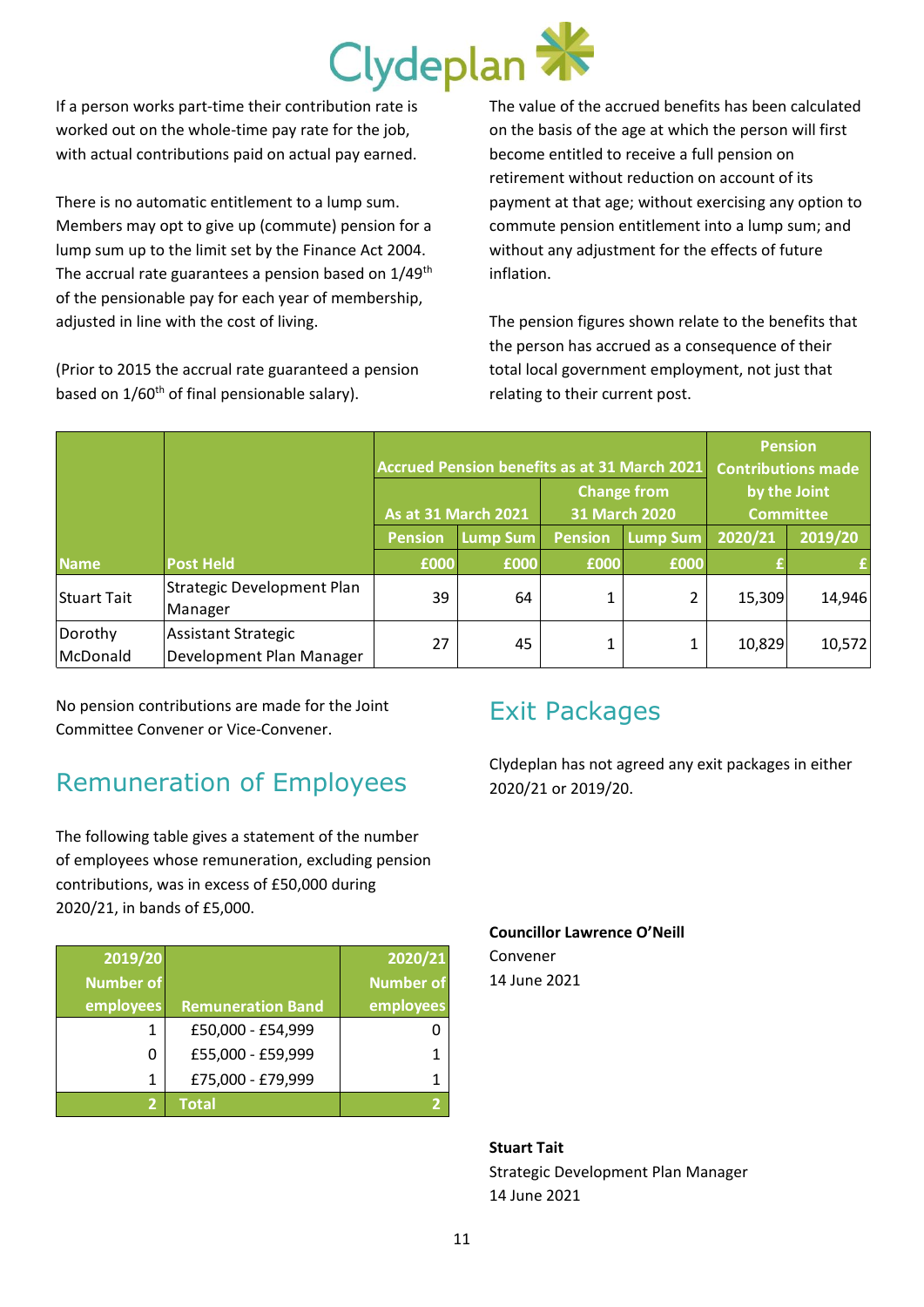

#### <span id="page-13-0"></span>Comprehensive Income and Expenditure Statement

This statement shows the accounting cost of providing services and managing the Joint Committee during the year. It includes, on an accruals basis, all of the Joint Committee's day-to-day expenses and related income. It also includes transactions measuring the value of non-current assets actually consumed during the year and the real projected value of retirement benefits earned by employees during the year. The statement shows the accounting cost in accordance with generally accepted accounting practices, rather than the cost according to the statutory regulations that specify the net expenditure that local authorities need to take into account. The required adjustments between accounting basis and funding basis under regulations are shown in the Movement in Reserves Statement.

|                    | 2019/20 (restated)  |                    |                                                                                                                                                             |                    | 2020/21                  |                    |
|--------------------|---------------------|--------------------|-------------------------------------------------------------------------------------------------------------------------------------------------------------|--------------------|--------------------------|--------------------|
| <b>Gross</b>       | <b>Gross</b>        | <b>Net</b>         |                                                                                                                                                             | <b>Gross</b>       | <b>Gross</b>             | <b>Net</b>         |
| <b>Expenditure</b> | Income              | <b>Expenditure</b> |                                                                                                                                                             | <b>Expenditure</b> | <b>Income</b>            | <b>Expenditure</b> |
|                    |                     |                    | <b>Note</b>                                                                                                                                                 |                    |                          |                    |
| 478,885            | $\overline{0}$      | 478,885            | <b>Employee Costs</b>                                                                                                                                       | 566,332            | $\Omega$                 | 566,332            |
| 9,335              | 0                   | 9,335              | <b>Premise Costs</b>                                                                                                                                        | 14,313             | $\mathbf{0}$             | 14,313             |
| 252,159            | 0                   | 252,159            | Supplies & Services                                                                                                                                         | 150,793            | $\mathbf 0$              | 150,793            |
| 21,075             | $\mathbf 0$         | 21,075             | Support Costs                                                                                                                                               | 19,970             | 0                        | 19,970             |
| 1,634              | $\mathbf 0$         | 1,634              | <b>Transfer Payments</b>                                                                                                                                    | 1,917              | $\mathbf{0}$             | 1,917              |
| 1,896              | $\overline{0}$      | 1,896              | Transport Costs                                                                                                                                             | 371                | 0                        | 371                |
| 0                  | (278, 510)          |                    | $(278,510)$ Other Income                                                                                                                                    | 0                  | (205, 444)               | (205, 444)         |
| 764,984            | (278, 510)          |                    | 486,474 Cost of Services                                                                                                                                    | 753,696            | (205, 444)               | 548,252            |
| 0<br>16,000        | (2,631)<br>$\Omega$ | 16,000             | <b>Financing and Investment Income</b><br>and Expenditure<br>(2,631) Interest receivable<br>Pension interest cost<br><b>Taxation and Non-Specific Grant</b> | 0<br>6,000         | (1, 514)<br><sup>0</sup> | (1, 514)<br>6,000  |
| $\mathbf 0$        | (419,500)           | (419,500)          | Income<br><b>Requisitions from Member</b><br>12<br>Authorities                                                                                              | 0                  | (579, 500)               | (579,500)          |
| 780,984            | (700, 641)          | 80,343             | (Surplus)/Deficit on the<br><b>Provision of Services</b>                                                                                                    | 759,696            | (786, 458)               | (26, 762)          |
|                    |                     | (451,000)          | <b>Other Comprehensive Income &amp;</b><br><b>Expenditure</b><br>Actuarial (Gain)/Loss on<br>14a<br>pension assets and liabilities                          |                    |                          | 81,000             |
|                    |                     |                    | (370,657) Total Comprehensive Income and Expenditure                                                                                                        |                    |                          | 54,238             |
|                    |                     |                    |                                                                                                                                                             |                    |                          |                    |

Note: Figures in brackets represent income or gains and figures without brackets represent expenditure or losses.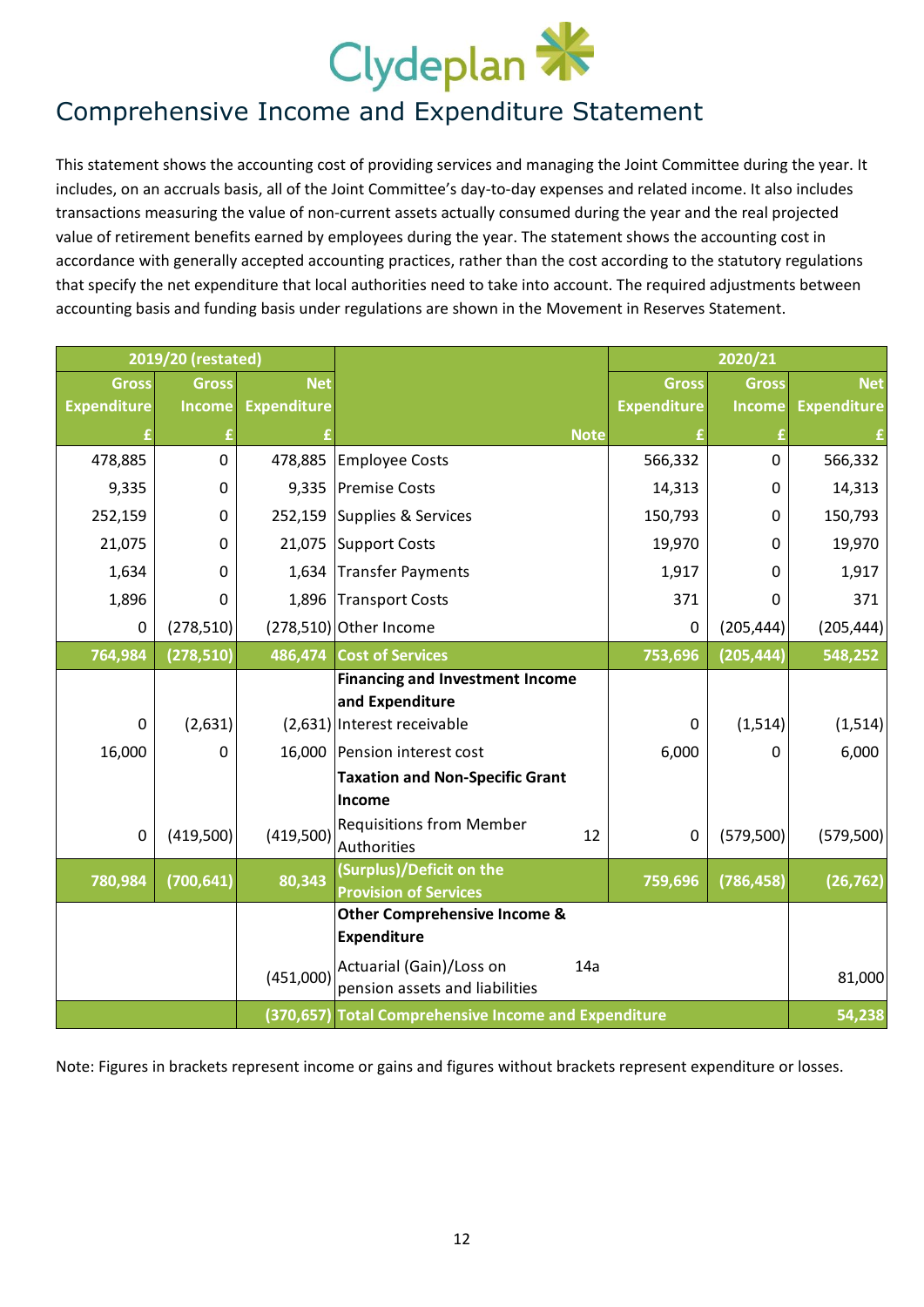

#### <span id="page-14-0"></span>Movement in Reserves Statement

This statement shows the movement in the year on the different reserves held by the Joint Committee, analysed into usable reserves (that is, those reserves that can be applied to fund expenditure) and unusable reserves. The surplus or deficit on the provision of services line shows the true economic cost of providing the Joint Committee's services, more details of which are shown in the Comprehensive Income and Expenditure Statement.

|                                                             |             | <b>Usable</b>   | <b>Unusable</b> | <b>Total</b>    |
|-------------------------------------------------------------|-------------|-----------------|-----------------|-----------------|
| Movement in reserves during the year                        | <b>Note</b> | <b>Reserves</b> | <b>Reserves</b> | <b>Reserves</b> |
|                                                             |             |                 |                 | £               |
| <b>Balance at 1 April 2020</b>                              |             | (292,095)       | 210,317         | (81, 778)       |
| Total Comprehensive Income and Expenditure                  |             | (26, 762)       | 81,000          | 54,238          |
| Adjustment between accounting basis and funding basis under |             | (65,015)        | 65,015          | 0               |
| regulation                                                  |             |                 |                 |                 |
| Increase or (decrease) in year                              |             | (91, 777)       | 146,015         | 54,238          |
|                                                             |             |                 |                 |                 |
| Balance at 31 March 2021 carried forward                    |             | (383, 872)      | 356,332         | (27, 540)       |

| Comparative movements in 2019/20 (restated)                                 | <b>Note</b> | <b>Usable</b><br><b>Reserves</b> | <b>Unusable</b><br><b>Reserves</b> | <b>Total</b><br><b>Reserves</b> |
|-----------------------------------------------------------------------------|-------------|----------------------------------|------------------------------------|---------------------------------|
|                                                                             |             |                                  |                                    |                                 |
| <b>Balance at 1 April 2019</b>                                              |             | (310, 727)                       | 599,606                            | 288,879                         |
| Total Comprehensive Income and Expenditure                                  |             | 80,343                           | (451,000)                          | (370, 657)                      |
| Adjustments between accounting basis and funding basis under<br>regulations |             | (61, 711)                        | 61,711                             | $\Omega$                        |
| Increase or (decrease) in year                                              |             | 18,632                           | (389, 289)                         | (370, 657)                      |
|                                                                             |             |                                  |                                    |                                 |
| Balance at 31 March 2020 carried forward                                    |             | (292, 095)                       | 210,317                            | (81, 778)                       |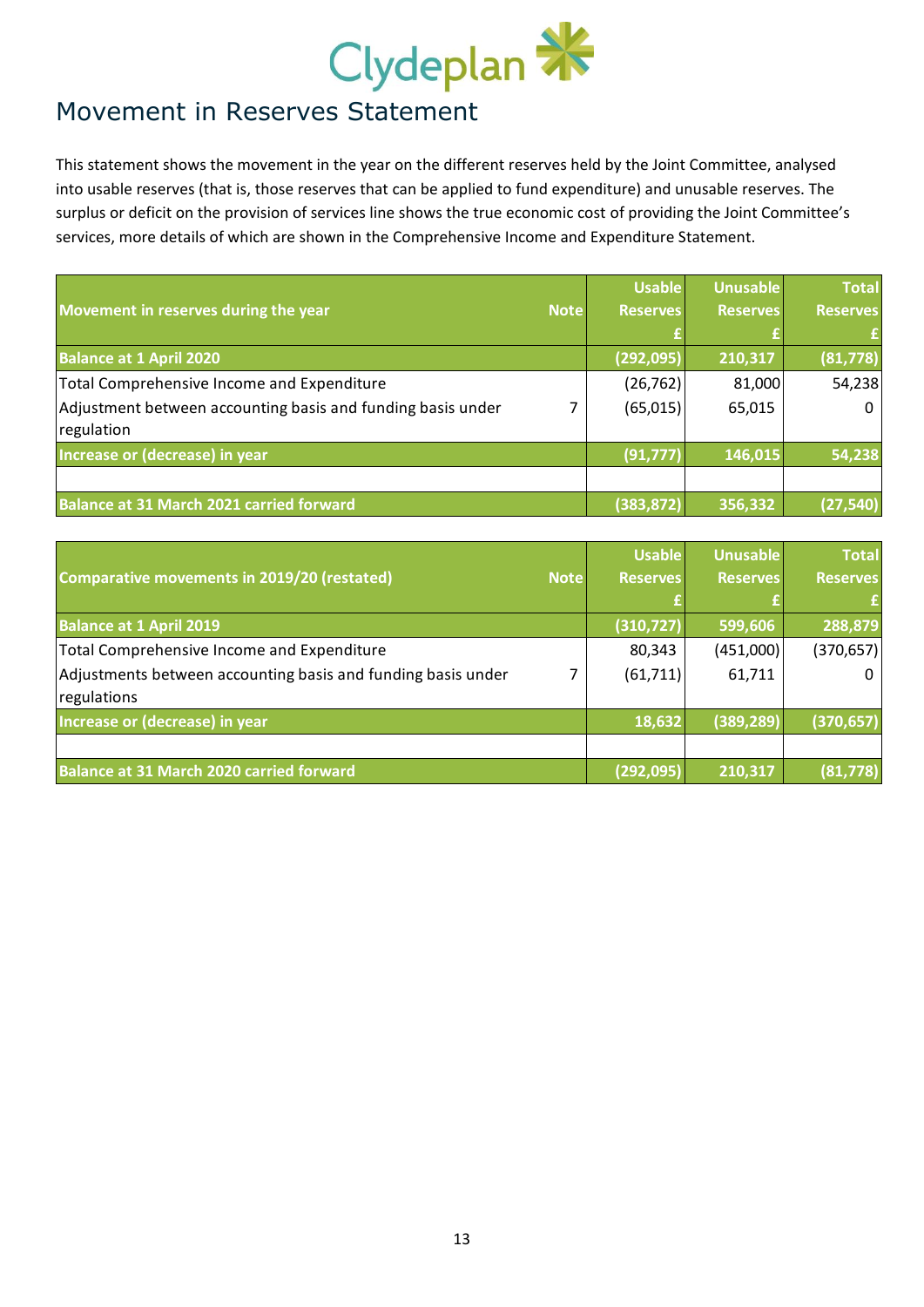

#### <span id="page-15-0"></span>Balance Sheet

The Balance Sheet shows the value as at 31 March 2021 of the assets and liabilities recognised by the Joint Committee. The net assets of the Joint Committee (assets less liabilities) are matched by the reserves held. Reserves are reported in two categories. The first category comprises usable reserves, which are those reserves that the Joint Committee may use to provide services, subject to the need to maintain a prudent level of reserves and any statutory limitations on their use. The second category of reserves comprises those that the Joint Committee is not able to use to provide services. This category includes reserves that hold unrealised gains and losses in the value of assets.

| As at 31 March<br>2019 | As at 31 March<br>2020 (restated) |                                              | As at 31 March<br>2021 |
|------------------------|-----------------------------------|----------------------------------------------|------------------------|
|                        |                                   | <b>Note</b>                                  |                        |
| 575,604                |                                   | 461,797 Funds held by Renfrewshire Council   | 493,396                |
| 1,314                  |                                   | 34 Debtors and Prepayments<br>9              | 15,162                 |
| 576,918                |                                   | 461,831 Current Assets                       | 508,558                |
| (251, 297)             |                                   | (178,053) Creditors And Accruals<br>10       | (134, 018)             |
| (28, 500)              |                                   | 0 Provisions<br>11                           | 0                      |
| (279, 797)             |                                   | (178,053) Current Liabilities                | (134, 018)             |
| (586,000)              |                                   | (202,000) Pension (Liability) / Asset<br>14c | (347,000)              |
| (586,000)              |                                   | (202,000) Long Term Liabilities              | (347,000)              |
| (288, 879)             |                                   | 81,778 Net Assets / (Liabilities)            | 27,540                 |
| (310, 727)             |                                   | (292,095) Usable Reserves                    | (383, 872)             |
| 599,606                |                                   | 210,317 Unusable Reserves                    | 356,332                |
| 288,879                |                                   | (81,778) Total Reserves                      | (27, 540)              |
|                        |                                   |                                              |                        |

The unaudited accounts were authorised for issue on 14 June 2021.

Noted

**Alan Russell CPFA** Treasurer 14 June 2021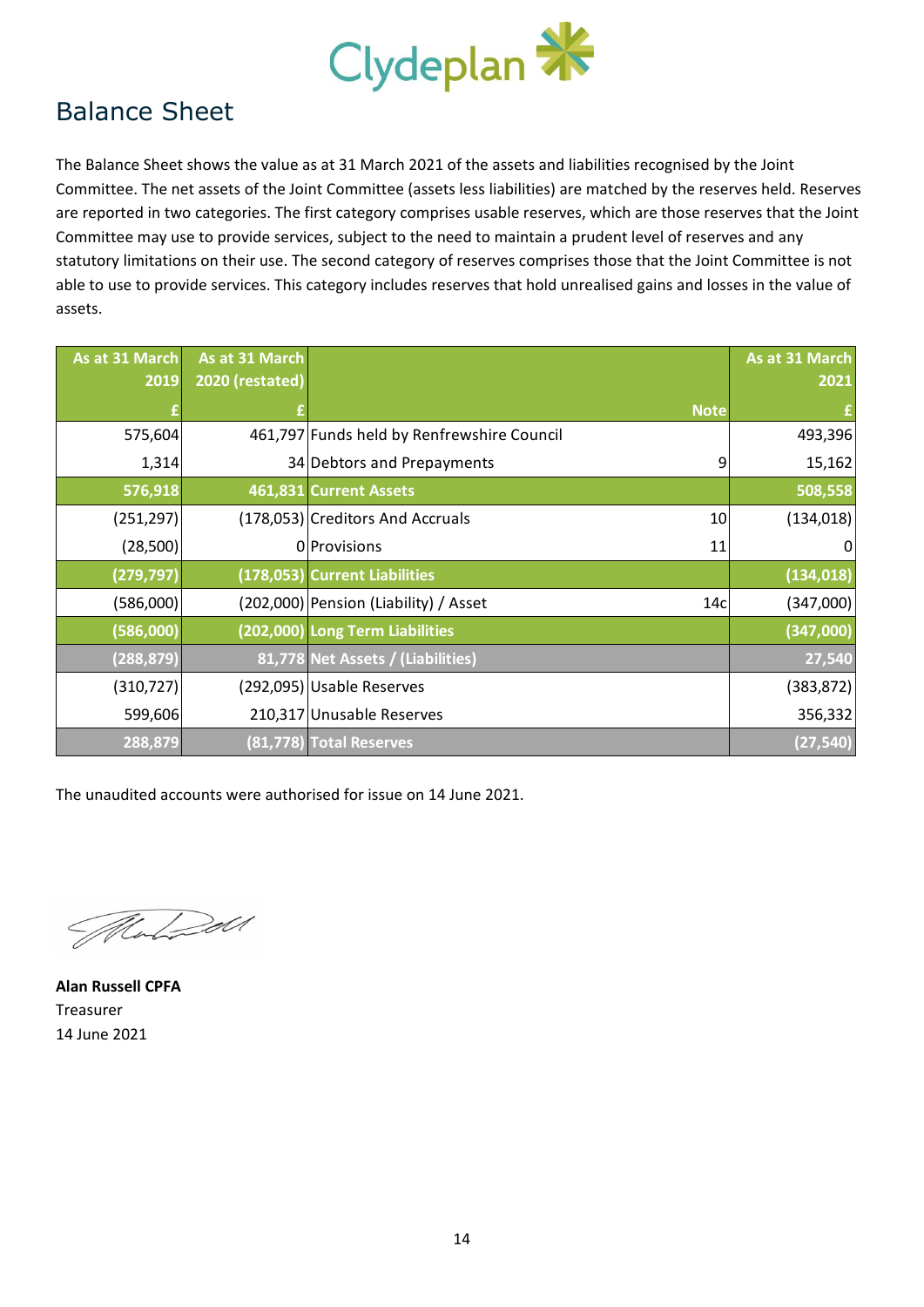

<span id="page-16-0"></span>This statement shows how annual expenditure is used and funded from resources and provides a reconciliation of the statutory adjustments between the Joint Committees financial performance on a funding basis and the Surplus or deficit on the Provision of Service in the Comprehensive Income and Expenditure statement.

|                                               | <b>Net Expenditure</b> |                           |             |                              |
|-----------------------------------------------|------------------------|---------------------------|-------------|------------------------------|
|                                               | chargeable to          |                           |             |                              |
| 2020/21                                       |                        | the Joint Adjustments for |             | <b>Other Net Expenditure</b> |
|                                               | <b>Committee</b>       | pensions                  | adjustments | in the CIES                  |
|                                               |                        |                           |             |                              |
| <b>Employee Costs</b>                         | 507,317                | 58,000                    | 1,015       | 566,332                      |
| <b>Premises Costs</b>                         | 14,313                 |                           |             | 14,313                       |
| Supplies & Services                           | 150,793                |                           |             | 150,793                      |
| Support Costs                                 | 19,970                 |                           |             | 19,970                       |
| Transfer Payments                             | 1,917                  | ŋ                         |             | 1,917                        |
| Transport Costs                               | 371                    |                           |             | 371                          |
| Other Income                                  | (206, 958)             |                           | 1,514       | (205, 444)                   |
| <b>Cost of Services</b>                       | 487,723                | 58,000                    | 2,529       | 548,252                      |
| Other income and expenditure                  | (579, 500)             | 6,000                     | (1,514)     | (575, 014)                   |
| (Surplus)/Deficit on the Provision of Service | (91, 777)              | 64,000                    | 1,015       | (26, 762)                    |

|                                               | <b>Net Expenditure</b><br>chargeable to |                           |             |                              |
|-----------------------------------------------|-----------------------------------------|---------------------------|-------------|------------------------------|
| 2019/20 (restated)                            |                                         | the Joint Adjustments for |             | <b>Other Net Expenditure</b> |
|                                               | <b>Committee</b>                        | pensions                  | adjustments | in the CIES                  |
|                                               |                                         |                           |             |                              |
| <b>Employee Costs</b>                         | 433,174                                 | 51,000                    | (5,289)     | 478,885                      |
| <b>Premises Costs</b>                         | 9,335                                   |                           | 0           | 9,335                        |
| Supplies & Services                           | 252,159                                 |                           | 0           | 252,159                      |
| Support Costs                                 | 21,075                                  |                           | 0           | 21,075                       |
| Transfer Payments                             | 1,634                                   |                           | 0           | 1,634                        |
| <b>Transport Costs</b>                        | 1,896                                   | O                         | 0           | 1,896                        |
| Other Income                                  | (281, 141)                              | 0                         | (2,631)     | (283, 772)                   |
| <b>Cost of Services</b>                       | 438,132                                 | 51,000                    | (7, 920)    | 481,212                      |
| Other income and expenditure                  | (419,500)                               | 16,000                    | 2,631       | (400, 869)                   |
| (Surplus)/Deficit on the Provision of Service | 18,632                                  | 67,000                    | (5, 289)    | 80,343                       |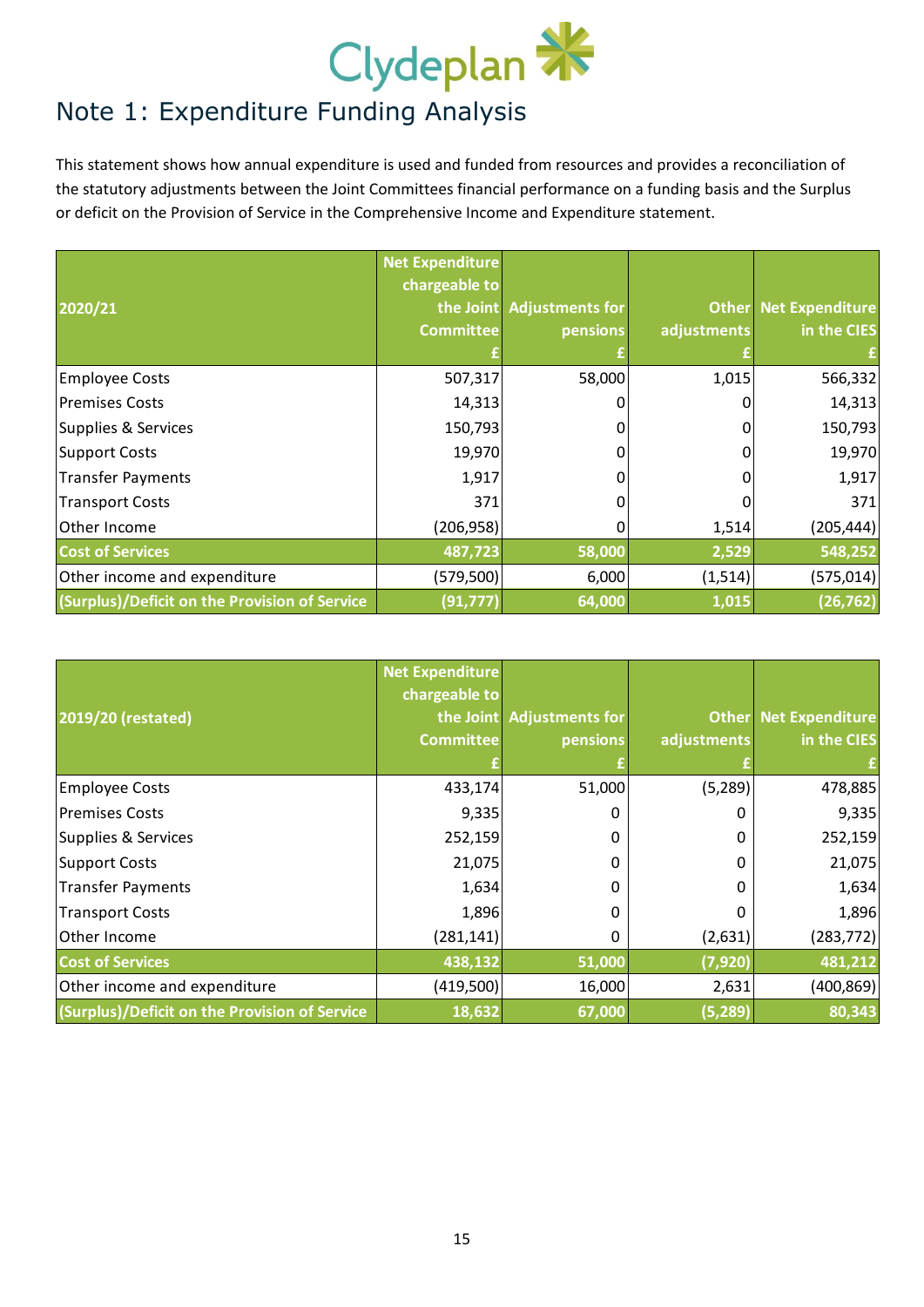

#### <span id="page-17-0"></span>Note 2: Prior Year Restatement

In 2019/20 an unused provision for dilapidation costs of £18,168 was incorrectly attributed to Creditors instead of crediting Premises Costs in the revenue outturn and CIES. As a result, a restatement has been disclosed in the 2019/20 results. The effect on the CIES is as follows:

| <b>CIES</b>                                       | <b>Originally Stated at</b><br><b>31 March 2020</b> | <b>Restated as at</b><br><b>31 March 2020</b> | <b>Amount of</b><br>Restatement |
|---------------------------------------------------|-----------------------------------------------------|-----------------------------------------------|---------------------------------|
|                                                   |                                                     |                                               |                                 |
| <b>Premises Costs</b>                             | 27,503                                              | 9,335                                         | (18, 168)                       |
| <b>Cost of Services</b>                           | 504,642                                             | 486,474                                       | (18, 168)                       |
| (Surplus)/Deficit on the Provision of Services    | 98,511                                              | 80,343                                        | (18, 168)                       |
| <b>Total Comprehensive Income and Expenditure</b> | (352, 489)                                          | 370,657                                       | 18,168                          |
|                                                   |                                                     |                                               |                                 |

The Code requires that the Joint Committee presents a third Balance Sheet at the beginning of the preceding financial year when the Board makes a retrospective restatement. The additional Balance Sheet is presented on page [14,](#page-15-0) which shows opening balances at 1 April 2019.

The following restatement was also required for the Movement in Reserves Statement. The restated prior period Movement in Reserves Statement is provided with the current year information on page [13.](#page-14-0)

|                                                        | <b>Originally Stated at</b> | <b>Restated as at</b> | <b>Amount of</b>   |
|--------------------------------------------------------|-----------------------------|-----------------------|--------------------|
| <b>Usable Revenue Reserve</b>                          | 31 March 2020               | <b>31 March 2020</b>  | <b>Restatement</b> |
|                                                        |                             |                       |                    |
| <b>Balance at 1 April 2019</b>                         | (310, 727)                  | (310, 727)            |                    |
| Total Comprehensive Income and Expenditure             | (98, 511)                   | (80, 343)             | 18,168             |
| Adjustments between accounting basis and funding basis | 61,711                      | 61,711                |                    |
| under regulations                                      |                             |                       |                    |
| <b>Balance at 1 April 2020</b>                         | (273, 927)                  | (292,095)             | (18, 168)          |

# <span id="page-17-1"></span>Note 3: Accounting Standards Issued not Adopted

The Code requires the disclosure of information relating to the impact of an accounting change that will be required by a new standard that has been issued but not yet adopted. The following new or amended standards are adopted within the 2020/21 Code:

- Definition of a Business: Amendments to IFRS 3 Business Combinations;
- Interest Rate Benchmark Reform: Amendments to IFRS 9, IAS 39 and IFRS 7;

• Interest Rate Benchmark Reform Phase 2: Amendments to IFRS 9, IAS 39, IFRS 7, IFRS 4 and IFRS 16.

The Code requires implementation from 1 April 2021 and there is therefore no impact on the 2020/21 accounts. There is no material impact anticipated in future years from the implementation of these standards.

#### <span id="page-17-2"></span>Note 4: Assumptions made about the future

The Annual Accounts contain estimated figures that are based on assumptions made by the Joint Committee about the future or that are otherwise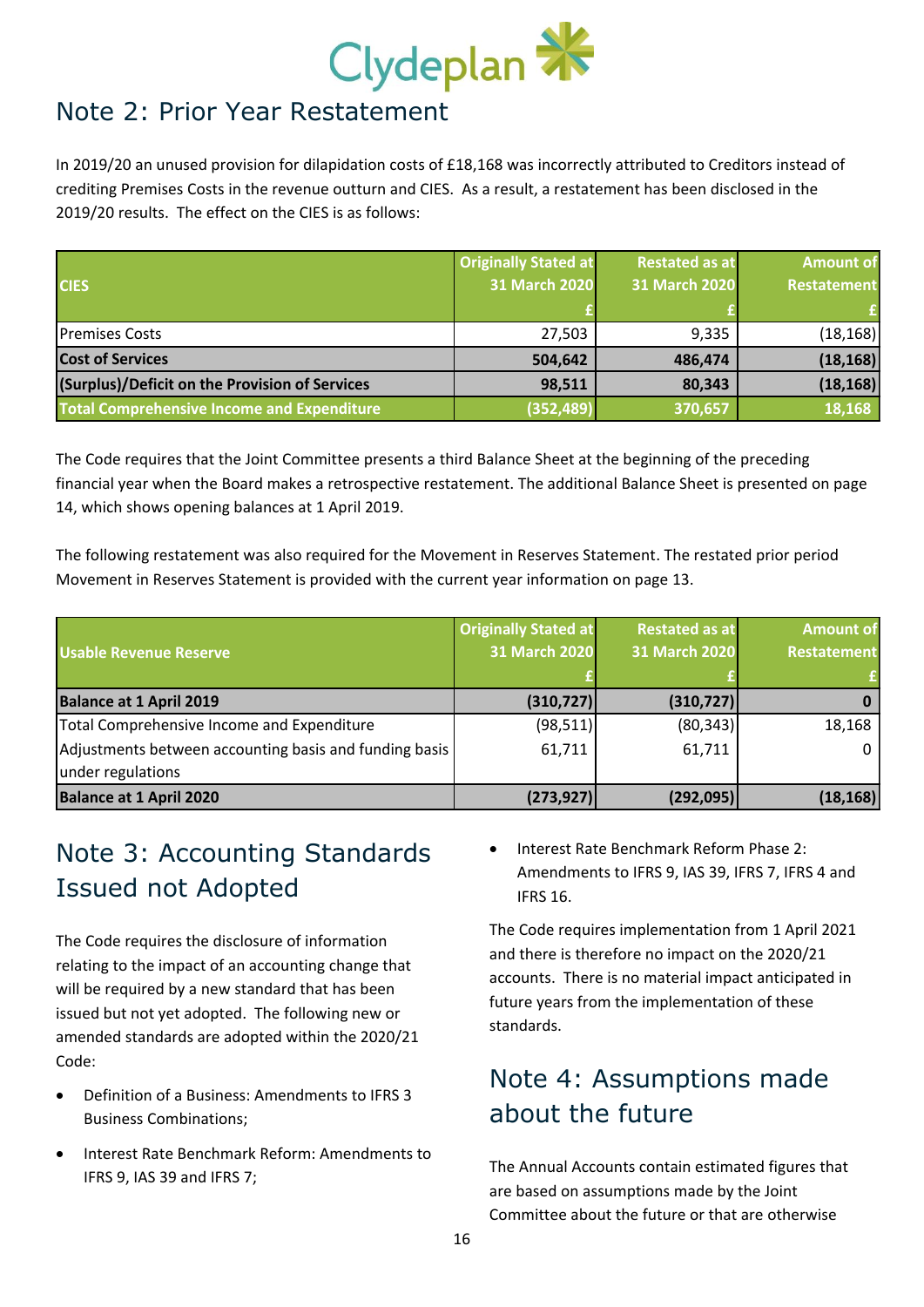

uncertain. Estimates are made taking into account historical experience, current trends and other relevant factors. However, because balances cannot be determined with certainty, actual results could be materially different from the assumptions and estimates.

The items in the Balance Sheet at 31 March 2021 for which there is a significant risk of material adjustment in the forthcoming financial year are as follows:

| <b>Item</b> | <b>Uncertainties</b>                              | <b>Effect if Results differ from Assumption</b>      |
|-------------|---------------------------------------------------|------------------------------------------------------|
| Pensions    | Estimation of the net liability to pay pensions   | The effects on the net pensions liability of changes |
| Liability   | depends on a number of complex judgements         | in individual assumptions can be measured. For       |
|             | relating to the discount rate used, the rate at   | instance, a 0.5% decrease in the discount rate       |
|             | which salaries are projected to increase, changes | assumption would result in an increase in the        |
|             | in retirement ages, mortality rates and expected  | pension liability of £0.503m, equating to an 10%     |
|             | returns on pension fund assets. A firm of         | lincrease.                                           |
|             | consulting actuaries is engaged to provide the    |                                                      |
|             | Joint Committee with expert advice about the      |                                                      |
|             | assumptions to be applied.                        |                                                      |

#### <span id="page-18-0"></span>Note 5: Unusable Reserves

#### Pension Reserve

The Pension Reserve absorbs the timing differences arising from the different arrangements for accounting for post -employment benefits and for funding benefits in accordance with statutory provisions. The Joint Committee accounts for post-employment benefits in the Comprehensive Income and Expenditure Statement as the benefits are earned by employees accruing years of service, updating the liabilities recognised to reflect inflation, changing assumptions and investment returns on any resources set aside to meet the costs. However, statutory arrangements require benefits earned to be financed as the Joint Committee makes employer's contributions to pension funds.

The debit balance on the Pension Reserve shows a significant shortfall in the benefits earned by past and current employees and the Joint Committee's share of Strathclyde Pension Fund resources available to meet them. The statutory arrangements ensure that funding will have been set aside by the time the benefits come to be paid.

| 2019/20 Pension Reserve                                                                                                                | 2020/21 |
|----------------------------------------------------------------------------------------------------------------------------------------|---------|
|                                                                                                                                        |         |
| 586,000 Balance as at 1 April                                                                                                          | 202,000 |
| (451,000) Actuarial (Gain)/Loss on pension assets and liabilities                                                                      | 81,000  |
| 67,000 Reversal of items relating to retirement benefits charged to the Surplus or Deficit on<br>the Provision of Services in the CIES | 64.000  |
| 202,000 Balance as at 31 March                                                                                                         | 347,000 |
|                                                                                                                                        |         |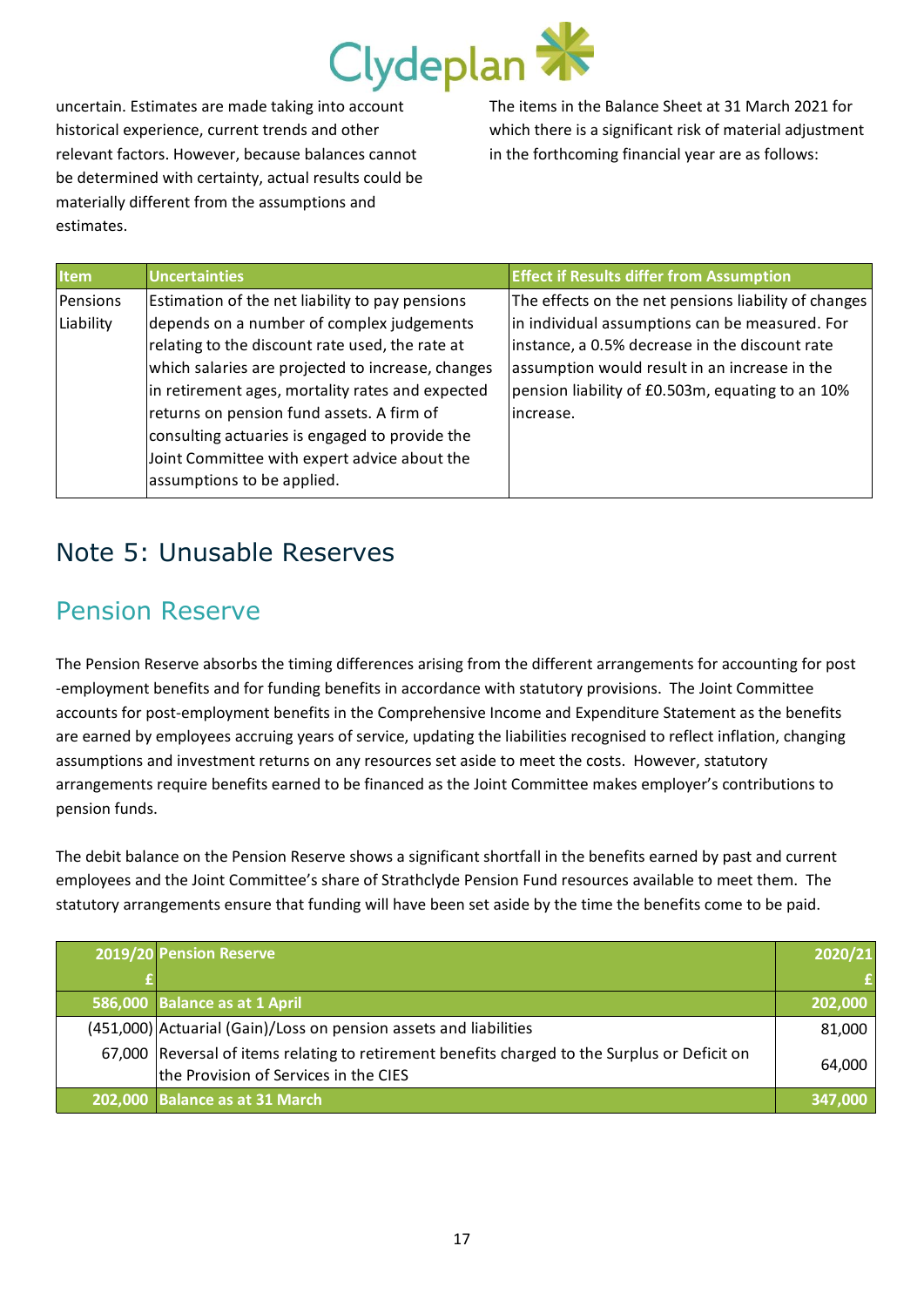

#### Employee Statutory Adjustment Account

The Employee Statutory Adjustment Account absorbs the differences that would otherwise arise on revenue balances from accruing for short-term accumulating compensated absences at the end of the financial year. Generally accepted accounting practices require that all short-term employee benefits, including accumulating compensated absences, should be recognised as a cost in the accounts for the year to which they relate. This means that where employees' full holiday entitlement has not been taken by the financial year-end, the cost of the untaken days or time is calculated and recorded as an accrued expense. However, statutory arrangements require that the impact of such accrued expenditure on revenue balances is neutralised by transfers to or from the Employee Statutory Adjustment Account.

| 2019/20 Employee Statutory Adjustment Account                                                     | 2020/21  |
|---------------------------------------------------------------------------------------------------|----------|
|                                                                                                   |          |
| 13,606 Balance as at 1 April                                                                      | 8,317    |
| (13,606) Reversal of prior year accrual for short-term accumulating compensated absences          | (8, 317) |
| 8,317 Recognition of the accrual for short-term accumulating compensating absences at 31<br>March | 9,332    |
| 8,317 Balance as at 31 March                                                                      | 9,332    |
|                                                                                                   |          |

#### <span id="page-19-0"></span>Note 6: Events after the Balance Sheet date

Events taking place after the authorised for issue date per the Balance Sheet are not reflected in the financial statements or notes. Where events taking place before this date provided information about conditions existing at 31 March 2021, the figures in the financial statements and notes have been adjusted in all material respects to reflect the impact of this information.

# <span id="page-19-1"></span>Note 7: Adjustments between Accounting Basis and Funding Basis under Regulations

The surplus for the year on the Revenue Reserves was £65,015 less than the Comprehensive Income and Expenditure Statement result. The table below gives a breakdown of the differences between the income and expenditure included in the Joint Committee's Comprehensive Income and Expenditure Statement in accordance with the Code and the amounts that statute and non-statutory proper practice require the Joint Committee to debit and credit the Revenue Reserve Balance.

|                                                                                                          | <b>Usable</b>   | <b>Unusable</b> |
|----------------------------------------------------------------------------------------------------------|-----------------|-----------------|
| 2020/21                                                                                                  | <b>Reserves</b> | <b>Reserves</b> |
|                                                                                                          |                 | £               |
| Adjustments primarily involving the Pension Reserve:                                                     |                 |                 |
| Net charges made for retirement benefits in accordance with IAS19                                        | (133,000)       | 133,000         |
| Employers contributions payable to the Strathclyde Pension Fund                                          | 69,000          | (69,000)        |
| Adjustments primarily involving the Employee Statutory Adjustment Account:                               |                 |                 |
| Net charges for employment short-term accumulating absences                                              | (1,015)         | 1,015           |
| Net additional amount required to be debited or credited to the Revenue Reserves<br>balance for the year | (65, 015)       | 65,015          |
| 1 2                                                                                                      |                 |                 |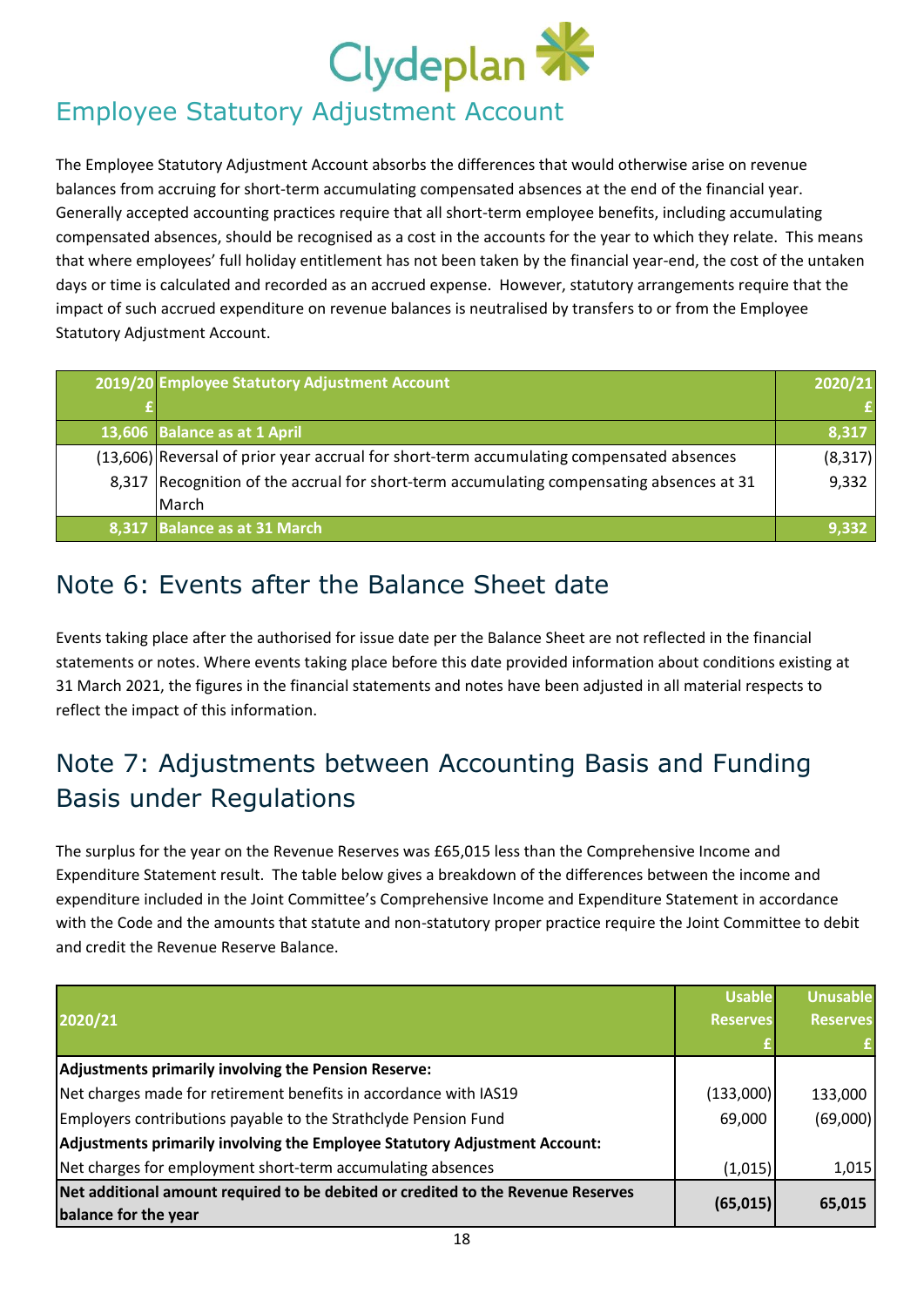

| <b>Reserves</b> |
|-----------------|
|                 |
|                 |
|                 |
| 129,000         |
| (62,000)        |
|                 |
| (5, 289)        |
| 61,711          |
|                 |
|                 |

# <span id="page-20-0"></span>Note 8: Green Network Partnership

#### **Overview**

The Glasgow Clyde Valley Green Network Partnership (GCVGNP) was formed in 2006 to develop a coordinated approach that will deliver major improvement in the scale and quality of green network provision across Glasgow Clyde Valley.

There is a strong relationship between Clydeplan and the GCVGNP: The SDP manager and assistant manager are Chair and Vice Chair of the GCVGNP Committee respectively; the Clydeplan Joint Committee acts for its constituent local authorities to agree local authority funding to support the GCVGNP Business Plan; the Clydeplan Joint Committee approves the GCVGNP business plan and revenue estimates, in respect of local authority contributions only; progress against business plan targets are monitored annually by the Joint Committee; the executive team of Clydeplan and GCVGNP share offices in 40 John Street, Glasgow.

As well as the SDP manager, the GCVGNP committee is comprised of senior employees from the eight local authorities and four government agencies (Forestry Commission Scotland, Scottish National Heritage, Scottish Environmental Protection Agency and Glasgow Centre for Population Health). The relationship between the Clydeplan and the GCVGNP is not a joint arrangement and so outside the scope of IFRS 11 (Joint Arrangements).

In May 2021, the Green Network Manager retired, and the post will not be filled. This leaves GCVGNP with two staff members.

At its Partnership meeting on 12 May 2021, the GCVGNP approved a change to the contribution funding, whereby, the funding for 2021/22 and future years will only consist of the contributions from the eight local authorities.

# Financial Performance

#### Revenue

GCVGNP has returned a surplus of £14k against a budgeted deficit of £4k, giving a net position of £10k (2019/20 £6k). The surplus is a result of a reduction in expenditure in property costs due to the move to 40 John Street. Reduction in requisition income from Scottish Forestry and Scottish Natural Heritage is due to a reduction in expenditure.

GCVGNP is a significant regional component of the Central Scotland Green Network (CSGN). As a result, the GCVGNP secures additional funding for various projects related to the CSGN. The GCVGNP has been a key partner in the study and planning of the development of the Seven Lochs Wetland Park; however, there was no project expenditure by the GCVGNP in either 2020/21 or 2019/20.

The GCVGNP partners have contributed funding in the following proportions to enable The Partnership to carry out its objectives: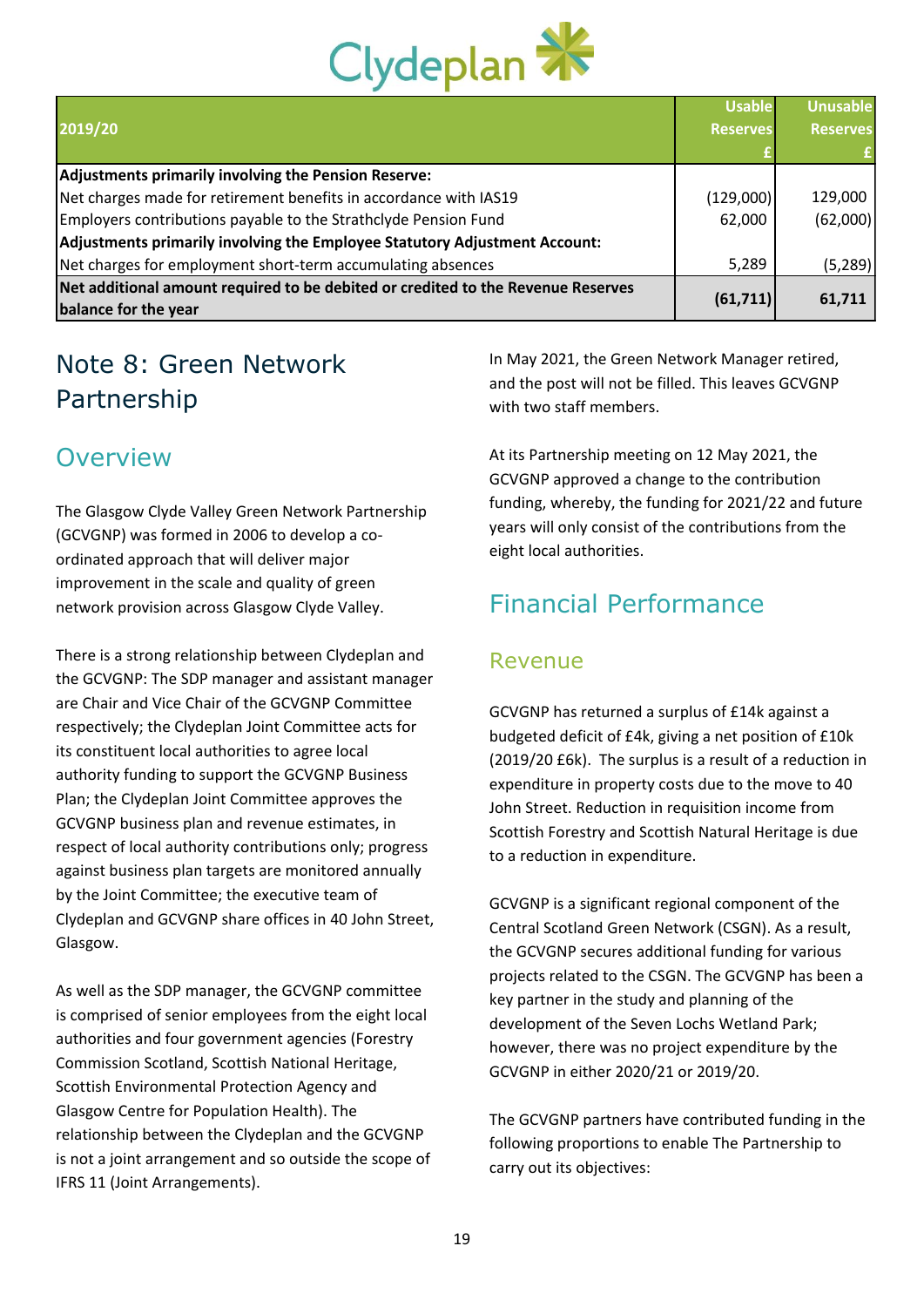

| 2019/20 |                                                 |            | 2020/21 |
|---------|-------------------------------------------------|------------|---------|
|         | £ Council                                       | Percentage |         |
|         | 5,756 East Dunbartonshire                       | 2.9%       | 5,756   |
| 4,900   | <b>East Renfrewshire</b>                        | 2.5%       | 4,900   |
| 31,949  | <b>Glasgow City</b>                             | 16.2%      | 31,949  |
| 4,451   | Inverclyde                                      | 2.3%       | 4,451   |
| 17,825  | North Lanarkshire                               | 9.0%       | 17,825  |
| 9,311   | Renfrewshire                                    | 4.7%       | 9,311   |
| 16,992  | South Lanarkshire                               | 8.6%       | 16,992  |
| 5,001   | <b>West Dunbartonshire</b>                      | 2.5%       | 5,001   |
|         | <b>Third Party</b>                              |            |         |
| 33,619  | Scottish National Heritage                      | 16.0%      | 31,627  |
| 32,276  | Scottish Forestry                               | 16.5%      | 32,577  |
| 7,210   | <b>Glasgow Centre for Population Health</b>     | 3.7%       | 7,210   |
| 4,809   | Scottish Environmental Protection Agency        | 2.4%       | 4,809   |
| 18,737  | <b>Central Scotland Green Network</b>           | 9.1%       | 18,005  |
| 7,000   | NHS Health Scotland                             | 3.5%       | 7,000   |
|         | 199,836 Total Green Network Partnership Funding | 100.0%     | 197,413 |

#### Reserves

The Partnership retains financial reserves to offset any liabilities of the Partnership. The following table shows the value of the Partnerships reserves at 31 March 2021. This is analysed into Usable reserves, which is derived from partnership funding and can be used to fund expenditure, and Unusable reserves, which cannot be used to fund expenditure.

|        | <b>2019/20 Reserves</b>             | 2020/21    |
|--------|-------------------------------------|------------|
|        |                                     |            |
|        | (99,299) Usable Reserves            | (113, 306) |
|        | <b>Unusable Reserves:</b>           |            |
|        | 1,178 Employee Statutory Adjustment | 3,109      |
|        | Account                             |            |
|        | 192,000 Pension Reserve             | 312,000    |
| 93,879 | <b>Total</b>                        | 201,803    |

#### <span id="page-21-0"></span>Note 9: Debtors

| <b>As at 31</b> |                         | As at $31$   |
|-----------------|-------------------------|--------------|
| <b>March</b>    |                         | <b>March</b> |
|                 | 2020 Short-term Debtors | 2021         |
|                 |                         |              |
| 34              | Prepayments             | 2,020        |
|                 | Other receivables       | 13,142       |
| 34              | <b>Total</b>            | 15,162       |

# <span id="page-21-1"></span>Note 10: Creditors

| As at $31$<br><b>March</b><br>2020 | (restated) Short-term Creditors | <b>As at 31</b><br><b>March</b><br>2021 |
|------------------------------------|---------------------------------|-----------------------------------------|
| 0                                  | Trade Payables                  | (9, 332)                                |
|                                    | (178,053) Other Payables        | (124, 686)                              |
| $(178,053)$ Total                  |                                 | (134, 018)                              |

#### <span id="page-21-2"></span>Note 11: Provisions

Provisions are made where an event has taken place that gives the Joint Committee a legal or constructive obligation that probably requires a settlement by a transfer of economic benefit or service potential, and a reliable estimate can be made of the amount of the obligation.

The provision made for this in 2018/19 was more than the eventual cost of the dilapidation charged and therefore the balance of this provision was reversed into Premises Related Costs in 2019/20. There were no further transactions in 2020/21.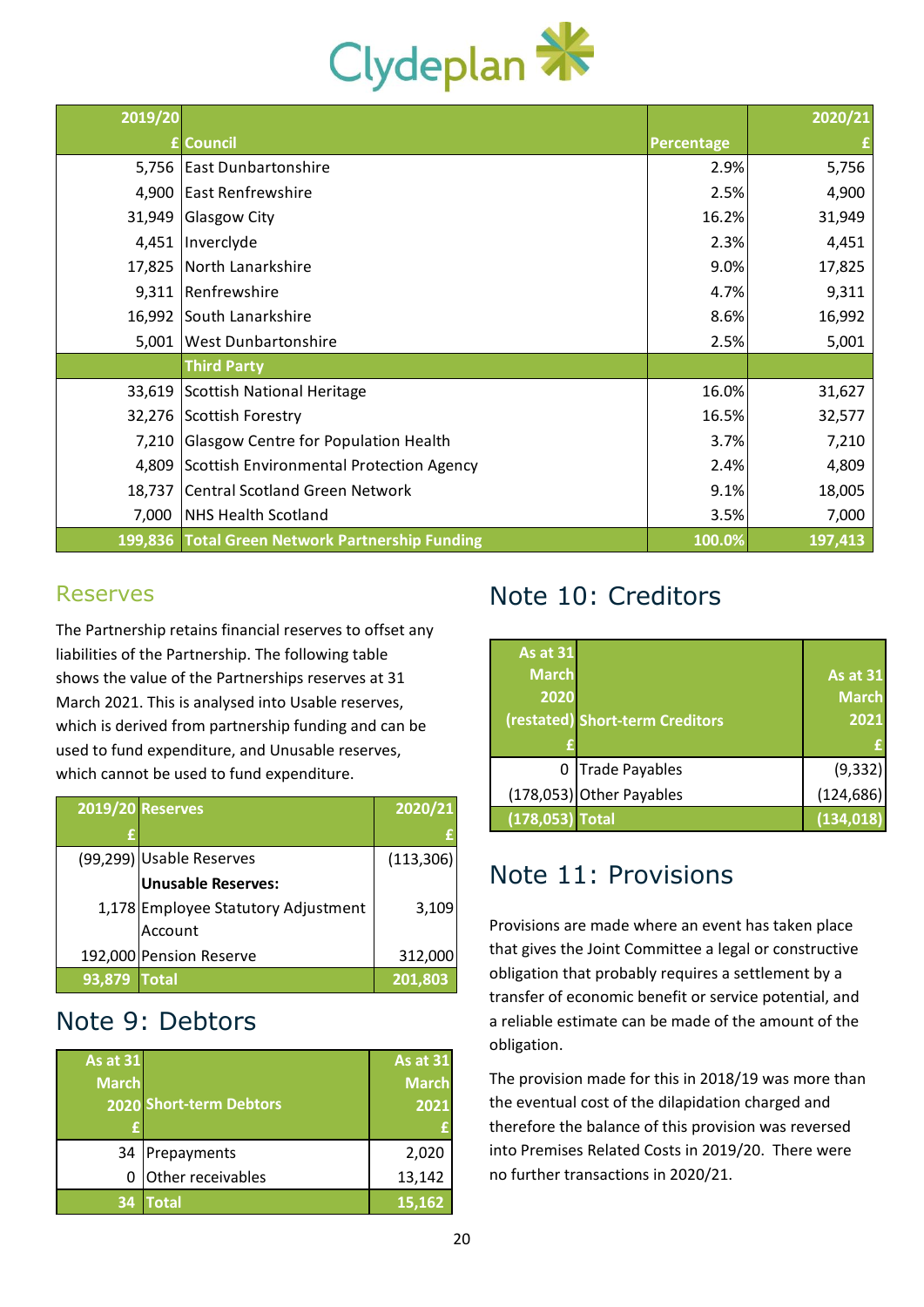

|                                 | 2019/20   |
|---------------------------------|-----------|
|                                 |           |
| <b>Balance at 1 April 2019</b>  | (28, 500) |
| Amounts used in year            | 10,332    |
| Unused amounts reversed in year | 18,168    |
| <b>Balance at 31 March 2021</b> |           |

#### <span id="page-22-0"></span>Note 12: Related parties

The Joint Committee's related parties are those bodies or individuals that have the potential to control or significantly influence the Joint Committee, or to be controlled or significantly influenced by the Joint Committee. The Joint Committee is required to disclose material transactions that have occurred with related parties and the amount of any material sums due to or from related parties.

Related party relationships require to be disclosed where control exists, irrespective of whether there have been transactions between the related parties. Disclosure of this information allows readers to assess the extent to which the Joint Committee might have been constrained in its ability to operate independently or might have secured the ability to limit another party's ability to bargain freely with the Joint Committee.

The member authorities of the Joint Committee have contributed requisitions in the following proportions to enable the Joint Committee to carry out its objectives. The Joint Committee in turn pays Renfrewshire Council for support services.

The service level agreement for these services is £23,200 (2019/20 £23,200). A proportion of the cost is paid by the Green Network Partnership. The amount paid in respect of these services by the Clydeplan for the year ended 31 March 2021 was £18,900 (2019/20 £18,900).

| <b>2019/20 Council</b> |                            |       | 2020/21           |
|------------------------|----------------------------|-------|-------------------|
|                        |                            | ℅     |                   |
| 52,437.50              | <b>East Dunbartonshire</b> | 12.5% | 72,437.50         |
| 52,437.50              | <b>East Renfrewshire</b>   | 12.5% | 72,437.50         |
| 52,437.50              | <b>Glasgow City</b>        | 12.5% | 72,437.50         |
| 52,437.50              | Inverclyde                 | 12.5% | 72,437.50         |
| 52,437.50              | North Lanarkshire          | 12.5% | 72,437.50         |
| 52,437.50              | Renfrewshire               | 12.5% | 72,437.50         |
| 52,437.50              | South Lanarkshire          | 12.5% | 72,437.50         |
| 52,437.50              | <b>West Dunbartonshire</b> | 12.5% | 72,437.50         |
| 419.500.00             | <b>GCVSDPA Funding</b>     |       | 100.0% 579,500.00 |

#### <span id="page-22-1"></span>Note 13: External audit costs

| 2019/20 |                                                                                                | 2020/21 |
|---------|------------------------------------------------------------------------------------------------|---------|
|         |                                                                                                |         |
| 2,960   | Fees payable with regard to<br>external audit services carried<br>out by the appointed auditor | 3,040   |
| 2.960   | <b>Total</b>                                                                                   | 3.040   |

#### <span id="page-22-2"></span>Note 14: Retirement Benefits

As part of the terms and conditions of employment of its employees, the Joint Committee offers retirement benefits. Although these benefits will not actually be payable until employees retire, the Joint Committee has a commitment to make the payments that need to be disclosed at the time that employees earn their future entitlement. The scheme for employees is the Strathclyde Pension Fund which is administered by Glasgow City Council. This is a "funded" defined benefit scheme meaning that the Joint Committee and its employees pay contributions into a fund, calculated at a level intended to balance the pensions liability with investment assets.

# 14a: Transactions relating to retirement benefits

The cost of retirement benefits is recognised in Gross Expenditure when they are earned by employees, rather than when the benefits are eventually paid as pensions. However, the charge that is statutorily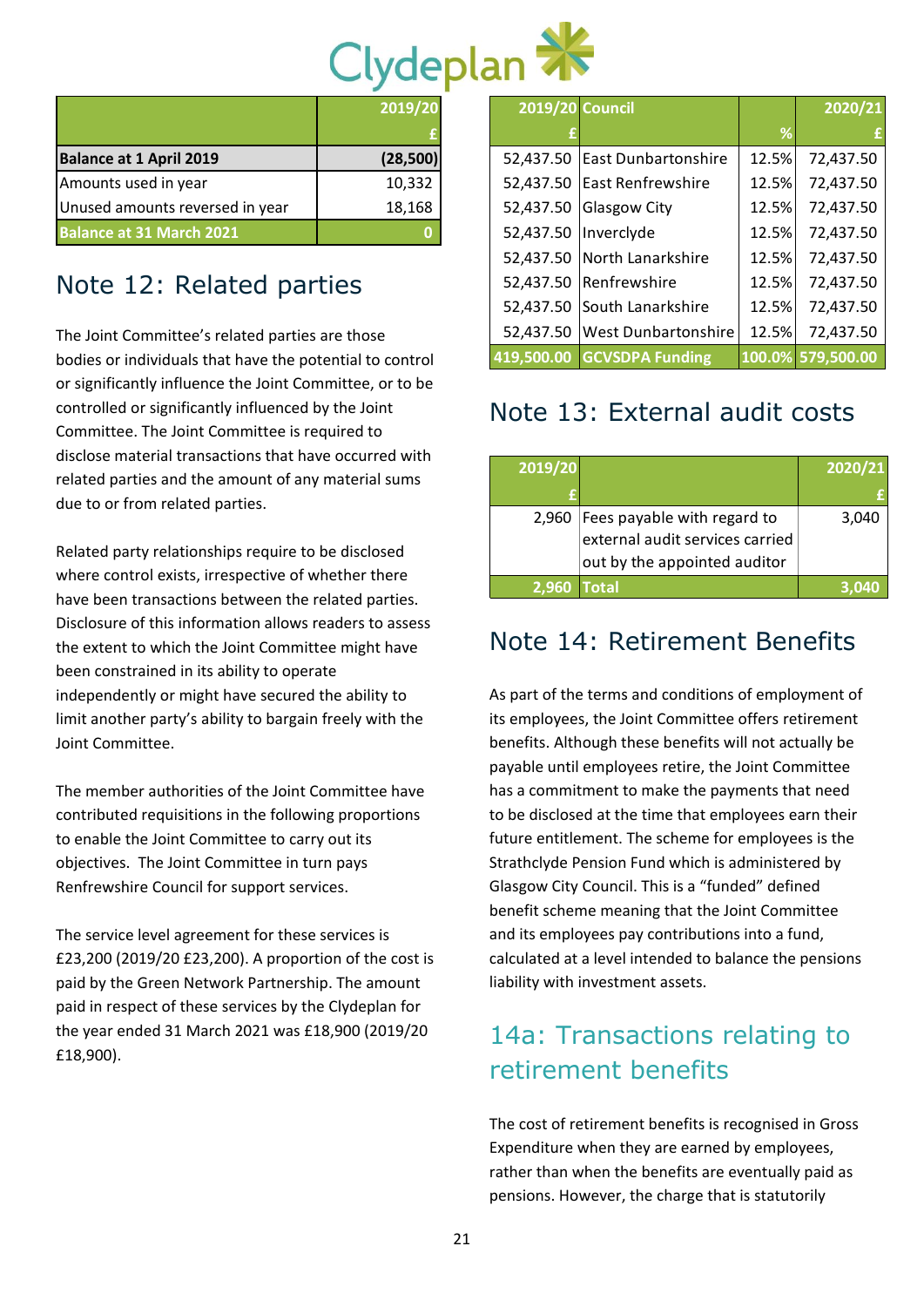

required to be made in the accounts is based upon pension contributions payable by the Joint Committee in the year, and an adjustment is made within the Movement in Reserves Statement to replace the cost of retirement benefits with employers' contributions.

**Current service cost** is the cost of future entitlements to pension payments to current employees.

**Past service cost** is the estimated increase in liabilities arising from current decisions that relates to years of service earned prior to this year.

**Net interest** is an actuarial adjustment to the inflation element in the cost of funding current and future

pension obligations. This is the expected increase during the year in the present value of the Joint Committee's share of Strathclyde Pension Fund's liabilities because they are one year closer to settlement.

The net change in the pension liability recognised in the **Movement in Reserves** Statement for pension payments made by the Joint Committee to the Strathclyde Pension Fund during the year.

The following transactions have been made in the accounting statements in 2020/21:

| 2019/20 |                                                                                          | 2020/21   |
|---------|------------------------------------------------------------------------------------------|-----------|
|         |                                                                                          |           |
|         | Comprehensive Income & Expenditure Statement (CIES)                                      |           |
|         | 144,000 Current service cost                                                             | 127,000   |
|         | (31,000) Past service cost                                                               |           |
| 113,000 |                                                                                          | 127,000   |
|         | <b>Financing and Investment Income &amp; Expenditure</b>                                 |           |
|         | 16,000   Net interest                                                                    | 6,000     |
| 129,000 | Post-employment benefit charged to the Surplus/Deficit on the Provision of Services      | 133,000   |
|         | Other post employment benefit charged to the CIES                                        |           |
|         | 286,000   Return on assets excluding amounts included in net interest                    | (523,000) |
|         | (737,000) Actuarial (gains)/losses arising on changes in financial assumptions           | 604,000   |
|         | (451,000) Total Actuarial (Gain)/Loss                                                    | 81,000    |
|         | (322,000) Total post employment benefit charged to the CIES                              | 214,000   |
|         | <b>Movement in Reserves Statement</b>                                                    |           |
| 384,000 | Reversal of net charges made to the Surplus or Deficit for the Provision of Services for | (145,000) |
|         | post employment benefits according with the Code                                         |           |
|         | 62,000 Employers Contributions paid to Strathclyde Pension Fund                          | 69,000    |

#### **Notes**

- The Joint Committee is also responsible for all pension payments relating to added years benefits it has awarded, together with related increases. In 2020/21 these amounted to £9,125 (2019/20 £8,970).
- In addition to the recognised gains and losses included in the Comprehensive Income and Expenditure Statement, an actuarial loss of £81k is included in the Movement in Reserves Statement (2019/20 £451k gain).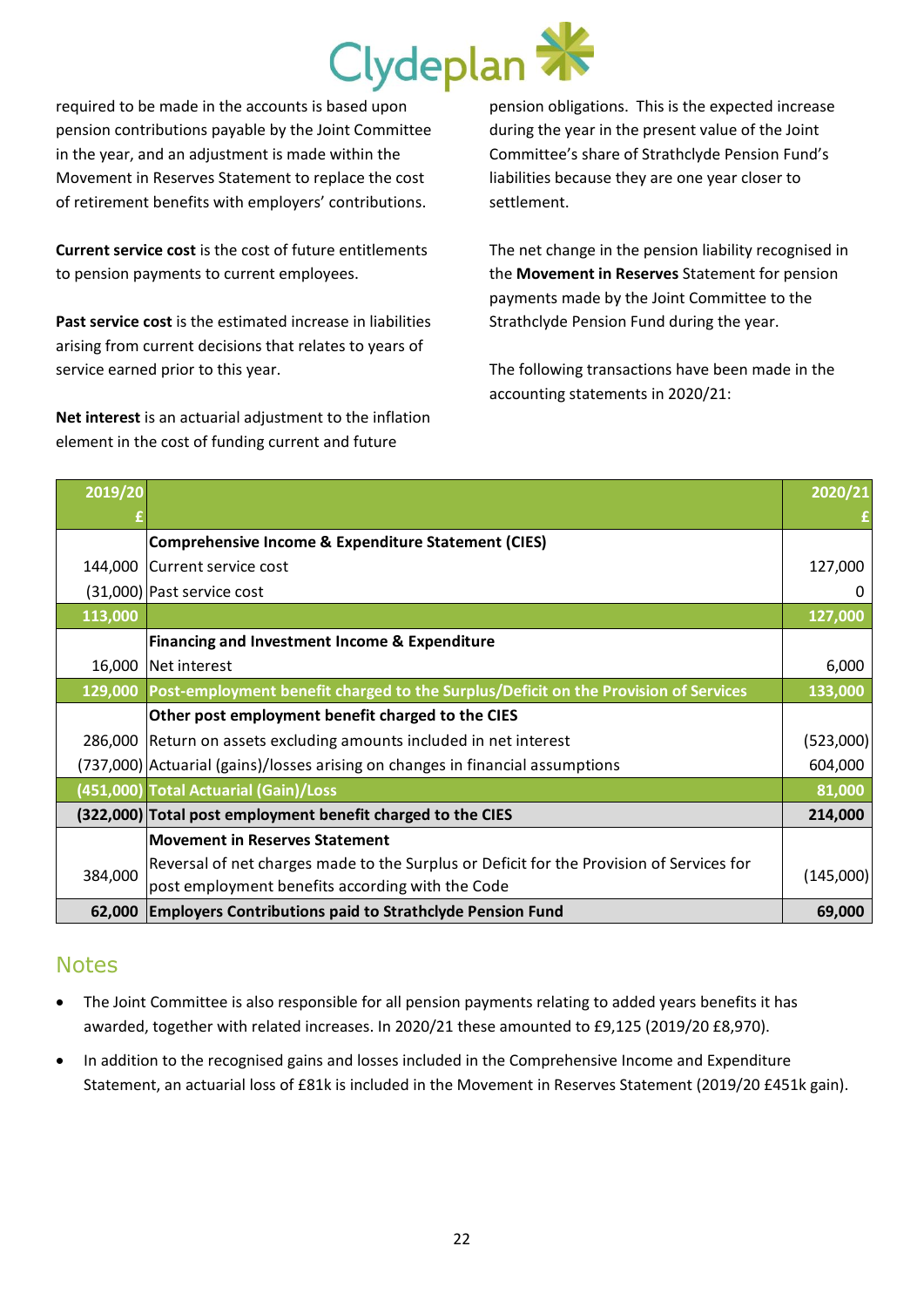

#### 14b: Assets and liabilities in relation to retirement benefits

A reconciliation of the Joint Committee's share of the present value of the Strathclyde Pension Fund's liabilities is as follows:

| 2019/20 |                                                                              | 2020/21 |
|---------|------------------------------------------------------------------------------|---------|
| £000    |                                                                              | £000    |
|         | 4,881 Opening Present Value                                                  | 4,327   |
|         | 144 Current service cost                                                     | 127     |
|         | (31) Past Service Cost                                                       | 0       |
|         | 119 Interest Cost                                                            | 101     |
|         | 23 Employee Contributions                                                    | 26      |
|         | (72) Benefits Paid                                                           | (76)    |
|         | <b>Remeasurement (gains)/losses:</b>                                         |         |
|         | (737) Actuarial (gains)/losses arising from changes in financial assumptions | 604     |
|         | 4,327 Closing Present Value                                                  | 5,109   |

A reconciliation of the Joint Committee's share of the fair value of the Strathclyde Pension Fund's assets is as follows:

| 2019/20 |                                                                   | 2020/21 |
|---------|-------------------------------------------------------------------|---------|
| £000    |                                                                   | £000    |
|         | 4,295 Opening Fair Value                                          | 4,125   |
|         | 103 Interest Income                                               | 95      |
|         | 62 Contributions from employer                                    | 69      |
|         | 23 Contributions from employee                                    | 26      |
|         | (72) Benefits Paid                                                | (76)    |
|         | <b>Remeasurement gain/(loss):</b>                                 |         |
|         | (286) Return on assets excluding amounts included in net interest | 523     |
|         | 4,125 Closing Fair Value                                          | 4,762   |

#### 14c: Fund history

|                                     | 2016/17 | 2017/18 | 2018/19 | 2019/20 | 2020/21  |
|-------------------------------------|---------|---------|---------|---------|----------|
|                                     | £000    | £000    | £000    | £000    | £000     |
| <b>Present Value of Liabilities</b> | (4,639) | (4,229) | (4,881) | (4,327) | (5, 109) |
| Fair value of assets                | 3,699   | 4,036   | 4,295   | 4,125   | 4,762    |
| Surplus/(deficit) in the scheme     | (940)   | (193)   | (586)   | (202)   | (347)    |

The main fund (Fund 1) of Strathclyde Pension Fund does not have an asset and liability matching (ALM) strategy.

The net liability of £347k has a significant impact on the net worth of the Joint Committee as recorded in the Balance Sheet. Any deficit on the Strathclyde Pension Fund will be made good by increased

contributions over the remaining working life of employees, as assessed by the Fund actuary. The total contributions expected to be made by the Joint Committee to Strathclyde Pension Fund in the year to 31 March 2022 is £69k.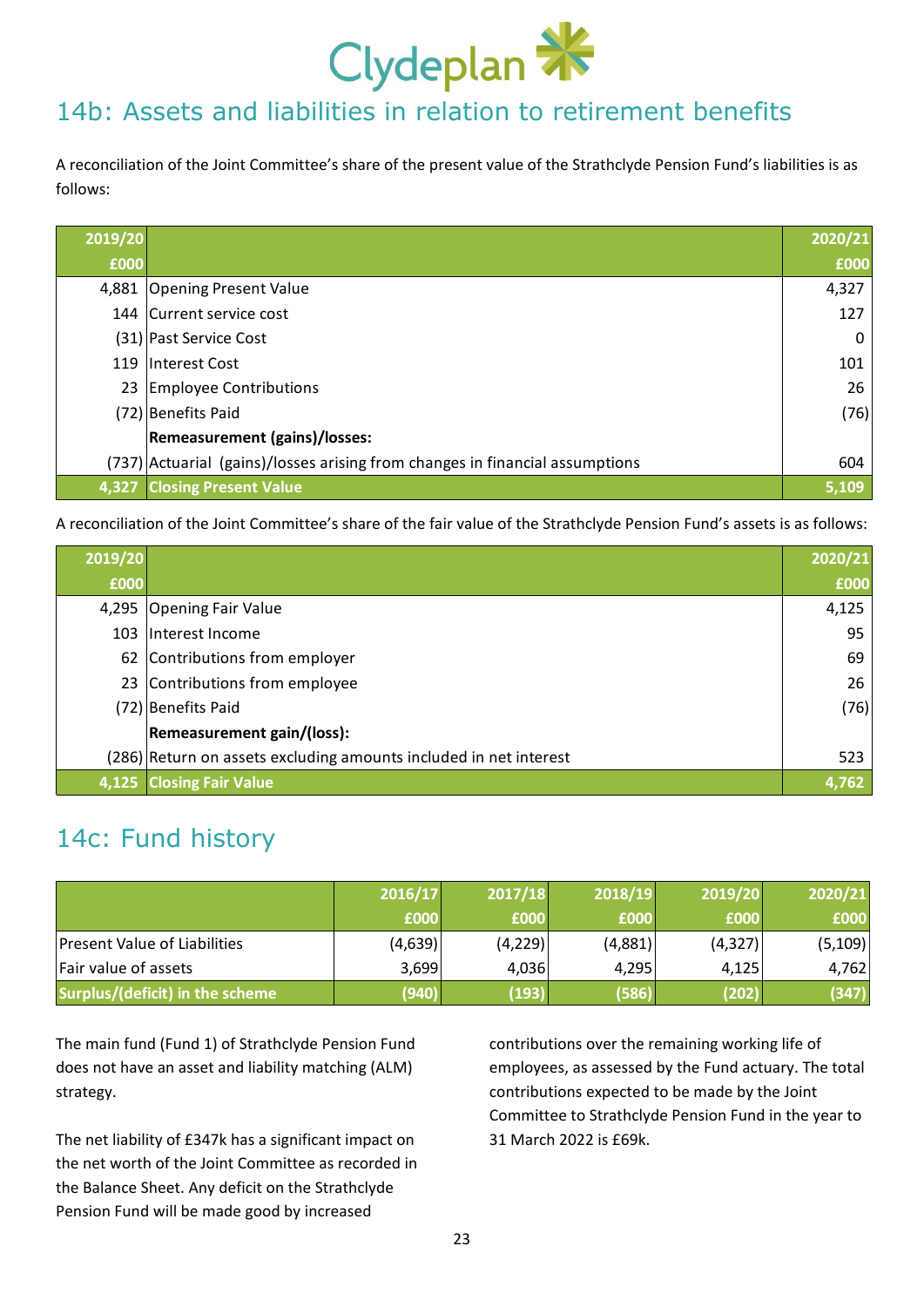

# 14d: Basis for estimating assets and liabilities

The Joint Committee's share of the liabilities of the Strathclyde Pension Fund have been assessed on an actuarial basis using the projected unit method, that estimates the pensions that will be payable in future years dependent upon assumptions about mortality rates, salary levels and so on. The Scheme's liabilities have been assessed by Hymans Robertson, an independent firm of Actuaries, and the estimates are based on the latest full valuation of the Fund at 31 March 2020.

The principal assumptions used by the actuary have been:

|                                                  | 2019/20 Mortality assumptions                 | 2020/21 |  |  |
|--------------------------------------------------|-----------------------------------------------|---------|--|--|
| Longevity at 65 for current pensioners (years)   |                                               |         |  |  |
| 20.7                                             | Men                                           | 19.8    |  |  |
| 22.9I                                            | Women                                         | 22.6    |  |  |
|                                                  | Longevity at 65 for future pensioners (years) |         |  |  |
| 22.2                                             | Men                                           | 21.2    |  |  |
| 24.61                                            | Women                                         | 24.7    |  |  |
|                                                  | 2019/20 Other assumptions                     | 2020/21 |  |  |
|                                                  | 3.0% Rate of increase in salaries             | 3.6%    |  |  |
|                                                  | 1.9% Rate of increase in pensions             | 2.9%    |  |  |
| 2.3%                                             | Rate for discounting scheme<br>liabilities    | 2.0%    |  |  |
| Take-up of option to convert annual pension into |                                               |         |  |  |
| retirement lump sum:                             |                                               |         |  |  |
|                                                  | 50.0% Pre-April 2009 service                  | 50.0%   |  |  |
|                                                  | 75.0% Post-April 2009 service                 | 75.0%   |  |  |

The pension scheme's assets consist of the following categories, by proportion of the total assets held:

| 2019/20 |                          |        | 2020/21 |
|---------|--------------------------|--------|---------|
| £000    |                          | %      | £000    |
| 954     | <b>Equity Securities</b> | 22.8%  | 1,086   |
| 129     | <b>Debt Securities</b>   | 0.0%   |         |
| 493     | <b>Private Equity</b>    | 18.4%  | 877     |
| 374     | <b>Real Estate</b>       | 8.1%   | 387     |
| 1,758   | Investment Funds and     | 48.8%  | 2,323   |
| 417     | Cash & Cash Equivalents  | 1.9%   | 89      |
| 4.125   |                          | 100.0% |         |

#### 14e: Impact on cashflows

An objective of the fund is to keep employer's contributions at as constant a rate as possible. The fund has agreed a strategy to achieve a funding rate of 100% in the longer term. Employers' and employees' contributions have been determined so that rates are standard across all participating employers. The rate for employer contributions has been set at 19.3% for 2020/21 and 2021/22.

# <span id="page-25-0"></span>Note 15: Contingent Liabilities and Assets

Guaranteed Minimum Pension (GMP) was accrued by members of the Local Government Pension Scheme between 6 April 1978 and 5 April 1997. The value of GMP is inherently unequal between males and females for a number or reasons, including a higher retirement age for men and GMP accruing at a faster rate for women; however overall equality of benefits was achieved for public service schemes through the interaction between scheme pensions and the Second State Pension.

The introduction of the new Single State Pension in April 2016 disrupted this arrangement and brought uncertainty over the ongoing indexation of GMPs, which could lead to inequalities between men's and women's benefits.

Strathclyde Pension Fund's actuary has carried out calculations and estimates that the potential impact of GMP indexation would be an increase in the pension liability of approximately £21k for Clydeplan. This estimate is not reflected in the Primary Financial Statements because the trigger event that would require recognition has not yet occurred.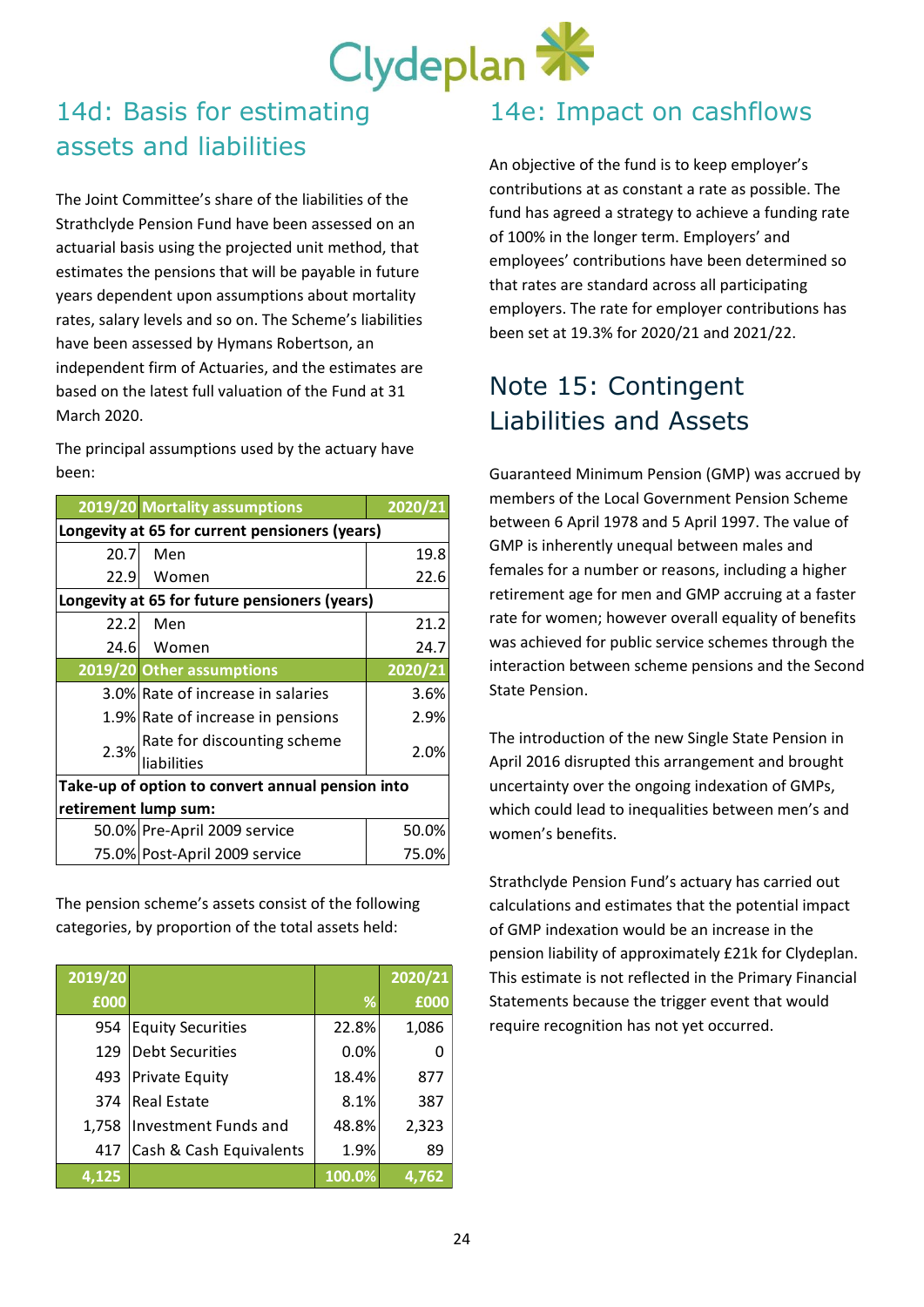

# <span id="page-26-0"></span>Note 16: Summary of Significant Accounting Policies

#### A General Principles

The Annual Accounts summarise the Joint Committee's transactions for the 2020/21 financial year and its financial position as at 31 March 2021. The Joint Committee is required to prepare Annual Accounts by the Local Authority (Scotland) Regulations 2014 and section 12 of the Local Government in Scotland Act 2003 requires these accounts to be prepared in accordance with proper accounting practices.

These practices primarily comprise the Code of Practice on Local Authority Accounting in the United Kingdom (the Code), supported by International Financial Reporting Standards (IFRS) and statutory guidance issued under section 12 of the 2003 Act.

The Code is issued jointly by the Chartered Institute of Public Finance and Accountancy (CIPFA) and the Local Authority (Scotland) Accounts Advisory Committee (LASAAC) and is designed to give a true and fair view of the financial performance of the Joint Committee.

The accounting convention adopted in the Annual Accounts is principally historical cost, modified by the valuation of pension assets and liabilities where appropriate. The Annual Accounts have been prepared on a going concern basis.

Materiality refers to a level of information or value of such significance that it could influence the decisions or assessments of users of the Annual Accounts by its presence or omission.

# B Accruals of Expenditure and Income

Activity is accounted for in the year that it takes place, not simply when cash payments are made or received. In particular:

- Revenue from the sale of goods is recognised when the Joint Committee transfers the significant risks and rewards of ownership to the purchaser, and it is probable that the economic benefits or service potential associated with the transaction will flow to the Joint Committee;
- Revenue from the provision of services is recognised when the authority satisfies the performance obligation of the transaction and it is probable that the economic benefits or service potential associated with the transaction will flow to the Joint Committee;
- Supplies are recorded as expenditure when they are consumed. Where there is a gap between the date supplies are received and their consumption, they are carried as inventories on the Balance Sheet;
- Where income and expenditure have been recognised but cash has not been received or paid, a debtor or creditor for the relevant amount is recorded in the Balance Sheet. Where there is evidence that debts are unlikely to be settled, the balance of debtors is written down and a charge made to revenue for the income that might not be collected;
- Suppliers invoices paid in the one week following the year-end are accrued together with specific accruals in respect of further material items provided the goods or services were received by the Balance Sheet date.

#### C Contingent Liabilities

Contingent liabilities are disclosed in the accounts, but not recognised in the Balance Sheet, in circumstances where:

- an event has taken place that gives the Committee a possible obligation whose existence will only be confirmed by the occurrence or otherwise of uncertain future events not wholly within the control of the Joint Committee; or
- a provision would otherwise be made but either it is not probable that an outflow of resources will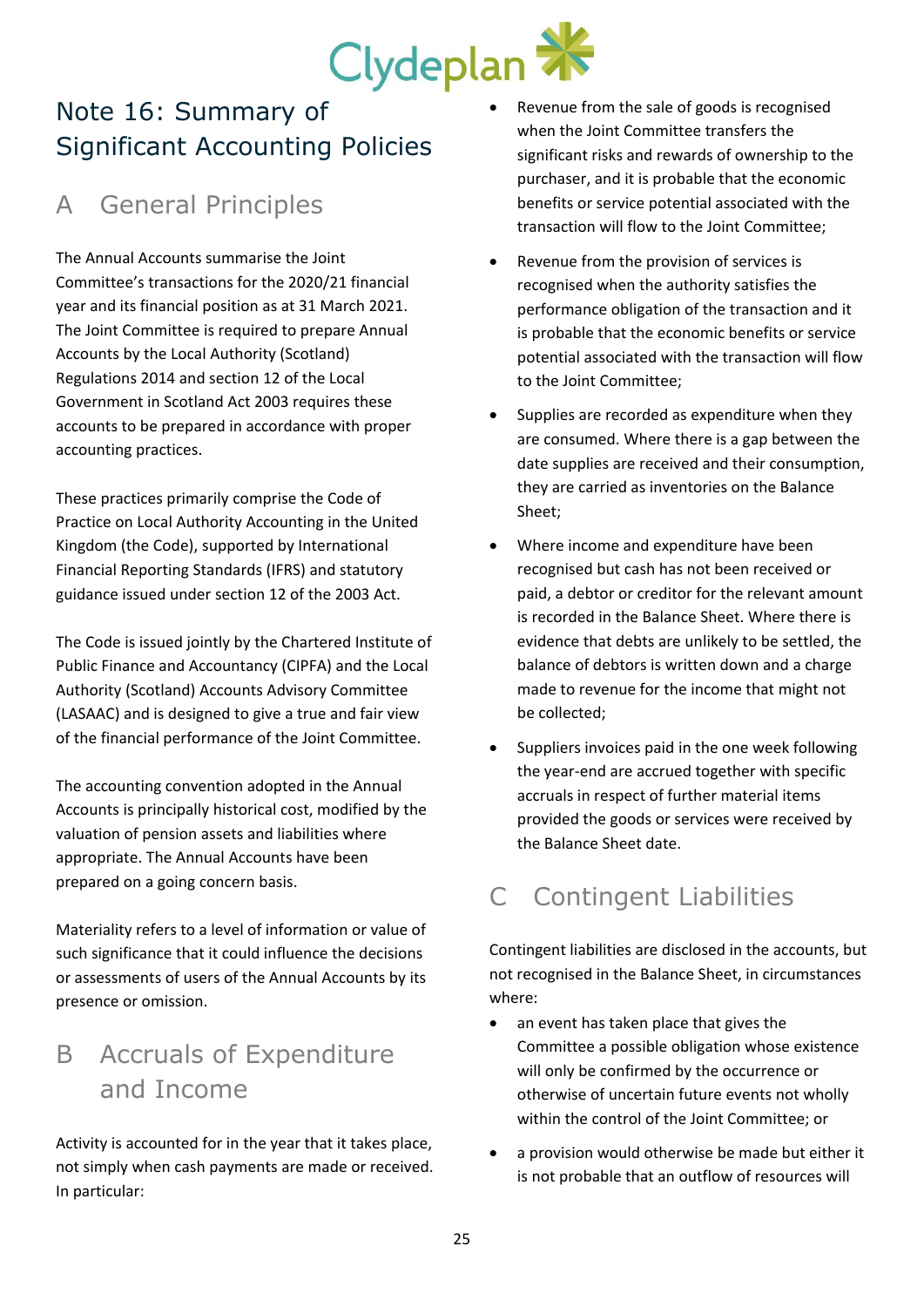

be required or the amount of the obligation cannot be measured reliably.

# D Employee Benefits

#### Benefits payable during employment

All salaries and wages earned up to the Balance Sheet date are included in the accounts irrespective of when payment was made. An accrual is made for the cost of holiday entitlements earned by employees but not taken before the year end; and which employees may carry forward into the next financial year.

#### Post-employment benefits

The Joint Committee participates in the Local Government Pension Scheme which is administered by the Strathclyde Pension Fund. The Local Government Pension Scheme is accounted for as a defined benefit scheme, and in accordance with International Accounting Standard 19 (IAS19) the Joint Committee has disclosed certain information concerning the assets, liabilities, income and expenditure relating to the pension scheme. IAS 19 requires that an organisation must account for retirement benefits when it is committed to giving them, even if the payment will be many years into the future.

This involves the recognition in the Balance Sheet of the Joint Committee's share of the net pension asset or liability in the Strathclyde Pension Fund and a pension reserve. The Comprehensive Income and Expenditure Statement also recognises changes during the year in the pension asset or liability. Service expenditure includes pension costs based on employers' pension contributions payable and payments to pensioners in the year.

The liabilities of the Strathclyde Pension Fund attributable to the Joint Committee are included in the Balance Sheet on an actuarial basis using the projected unit method i.e. an assessment of the future payments that will be made in relation to retirement benefits earned to date by employees, based on assumptions about mortality rates,

employee turnover rates and projections of earnings for current employees. Liabilities are discounted to their value at current prices using a discount rate based on the current rate of return available on a high-quality corporate bond of equivalent currency and term to the scheme liabilities.

The assets of the Strathclyde Pension Fund attributable to the Joint Committee are included in the Balance Sheet at their fair value, principally the bid price for quoted securities, and estimated fair value for unquoted securities.

#### E Events after the Balance Sheet date

Events after the Balance Sheet date are those events, both favourable and unfavourable, that occur between the end of the reporting period and the date when the Statements are authorised for issue. There are two types of events:

- Adjusting events those that provide evidence of conditions that existed at the end of the reporting period, and the Statements are adjusted to reflect such events;
- Non-adjusting events those that are indicative of conditions that arose after the reporting period, and the Statements are not adjusted. Where a category of events would have a material effect, disclosure is made in the notes of the nature of the event and its estimated financial effect.

Events taking place after the date of authorisation for issue are not reflected in the Statements.

F Prior Period Adjustments, Changes in Accounting Policies and Estimates and Errors

Prior period adjustments may arise as a result of a change in accounting policies or to correct a material error. Changes in accounting estimates are accounted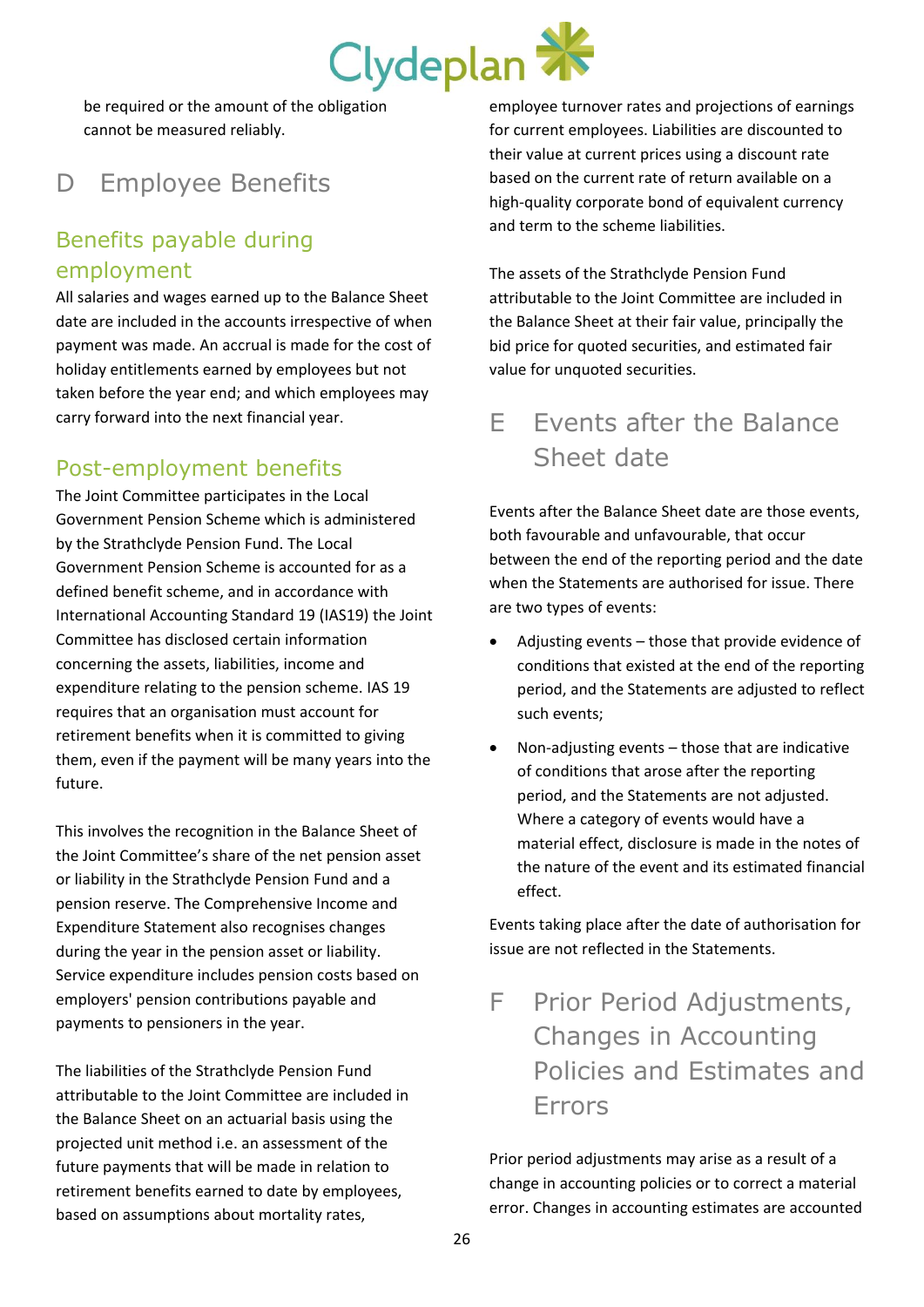# Clydeplan

for prospectively, i.e. in the current and future years affected by the change and do not give rise to a prior period adjustment.

Changes in accounting policies are made only when required by proper accounting practices, or the change provides more reliable or relevant information about the effect of transactions, other events and conditions on the Committee's financial position or financial performance. Where a change is made, it is applied retrospectively (unless otherwise stated) by adjusting opening balances and comparative amounts for the prior period as if the new policy had always been applied.

Material misstatement or omission discovered in prior period figures are corrected retrospectively (unless otherwise stated) by adjusting opening balances and comparative amounts for the prior period.

#### G Government Grants and other Contributions

Whether paid on account, by instalments or in arrears, government grants and third-party contributions and donations are recognised as due to the Joint Committee when there is reasonable assurance that:

- the Joint Committee will comply with the conditions attached to the payments; and
- the grants or contributions will be received.

Amounts recognised as due to the Joint Committee are not credited to the Comprehensive Income and Expenditure Statement until conditions attaching to the grant or contribution have been satisfied. Monies advanced as grants and contributions are carried in the Balance Sheet as creditors. When conditions are satisfied, the grant or contribution is credited to the Specific Grant Income line in the CIES.

#### H Non-current Assets

Clydeplan carried out a review during 2020/21 on plant and equipment and intangible assets and

deemed that no items currently qualify for recognition. Assets that are held for use in the supply of services or other administrative purposes and are expected to be used for more than one year are classed as property, plant and equipment and intangible assets. Assets costing less than £9,000 are not treated as capital expenditure.

#### I Provisions

Provisions are made where an event has taken place that gives the Joint Committee a legal or constructive obligation that probably requires a settlement by a transfer of economic benefit or service potential, and a reliable estimate can be made of the amount of the obligation. Provisions are charged as an expense to the appropriate service line in the Comprehensive Income and Expenditure Statement. When payments are eventually made, they are charged to the provision carried in the Balance Sheet. Estimated settlements are reviewed at the end of each financial year.

# J Reserves

Reserves are classified under accounting regulations into two categories: usable reserves, which are available to spend; and unusable reserves, which are unrealised net gains that have a deferred impact on the Joint Committee.

#### Usable Reserves

The Revenue Reserve represents surplus funds held by the Joint Committee, which are ultimately repayable to the constituent authorities in the same allocation proportions as the requisitions.

#### Unusable Reserves

The Pension Reserve arises from the IAS19 accounting disclosures for retirement benefits and recognises the Joint Committee's share of actuarial gains and losses in the Strathclyde Pension Fund and the change in the Joint Committee's share of the Pension Fund net liability chargeable to the CIES.